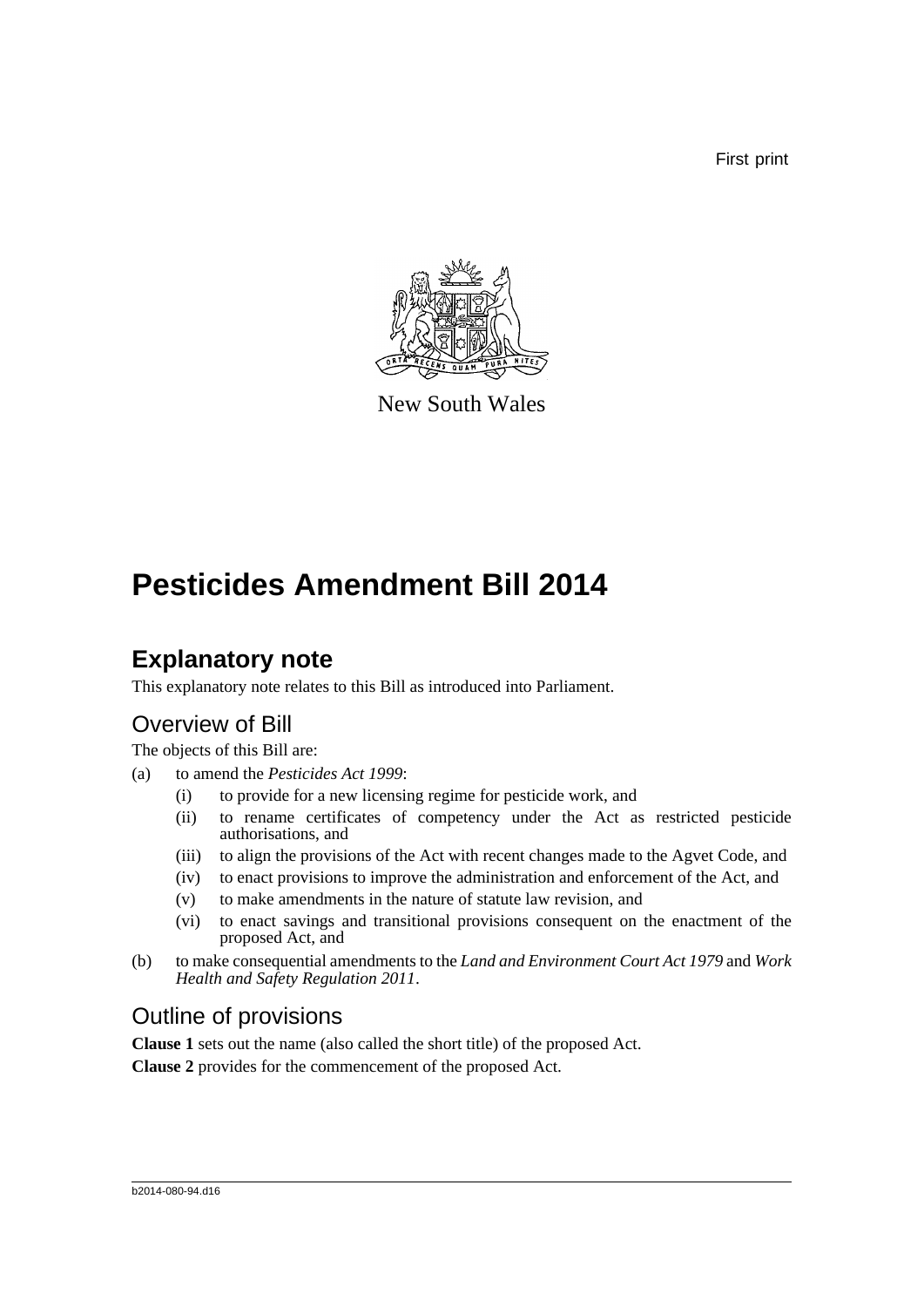## **Schedule 1 Amendment of Pesticides Act 1999 No 80**

#### **1.1 Licensing and restricted pesticide authorisations**

Currently, Division 1 of Part 6 of the *Pesticides Act 1999* (the *principal Act*) provides for the licensing of pilots who apply pesticides using aircraft and persons who run businesses that do so. Certain other work involving the application of pesticides and the use of fumigants is regulated under the *Work Health and Safety Regulation 2011*, which continues in operation Part 9.1 of the repealed *Occupational Health and Safety Regulation 2001* in relation to such work (the *continued OHS provisions*). The continued OHS provisions require (with some exceptions) certificates of competency in order to do that work.

The proposed Act provides for the cessation of the continued OHS provisions and the transfer of licensing of the application of pesticides and use of fumigants to new provisions to be inserted in the principal Act.

**Schedule 1.1** amends the principal Act:

- (a) to enable the regulations to prescribe certain kinds of activities involving pesticides as kinds of *prescribed pesticide work*, and
- (b) to make it an offence for a person to carry out prescribed pesticide work (or employ a person to carry out prescribed pesticide work) unless the person carrying out the work holds the kind of licence prescribed by the regulations for that work, and
- (c) to provide for the granting of such licences, licence conditions, duration of licences and the suspension and revocation of licences, and
- (d) to require the Environment Protection Authority to keep a Register of Licences and to enable it to make information in the Register available to members of the public, and
- (e) to rename certificates of competency under the principal Act as restricted pesticide authorisations to avoid confusion with certificates of competency issued under the continued OHS provisions (which will become licences under the Act).

#### **1.2 Harmonisation with Agvet Code**

**Schedule 1.2** amends the principal Act to align its provisions with those of the Agvet Code following recent amendments to the Code. In particular, Schedule 1.2:

- (a) updates notes and definitions in the principal Act to reflect changes in the Agvet Code, and
- (b) includes certain deemed permits under the Agvet Code in the definition of *permit* for the principal Act, and
- (c) includes certain pesticides the approvals of which have been suspended or cancelled under the Agvet Code in the definition of *unregistered pesticide* for the principal Act, and
- (d) makes changes to the Act consequent on the introduction of the concept of reserved chemical products in the Agvet Code.

#### **1.3 Administration and enforcement**

**Schedule 1.3** amends the principal Act:

- (a) to make it clear that offences under the principal Act involving damage to property resulting from pesticide use extend to situations where pesticide use prevents, or is likely to prevent, any part of premises used for agricultural operations from being used for such operations or reduces, or is likely to reduce, the capacity of a part of premises to be used for such operations, and
- (b) to make it an offence for a person to use a pesticide in a manner that harms a companion animal that is in or on premises with the consent of the owner or occupier of the premises, and
- (c) to enable the Minister to delegate the Minister's functions with respect to the making of pesticide control orders to the Chairperson of the Environment Protection Authority, and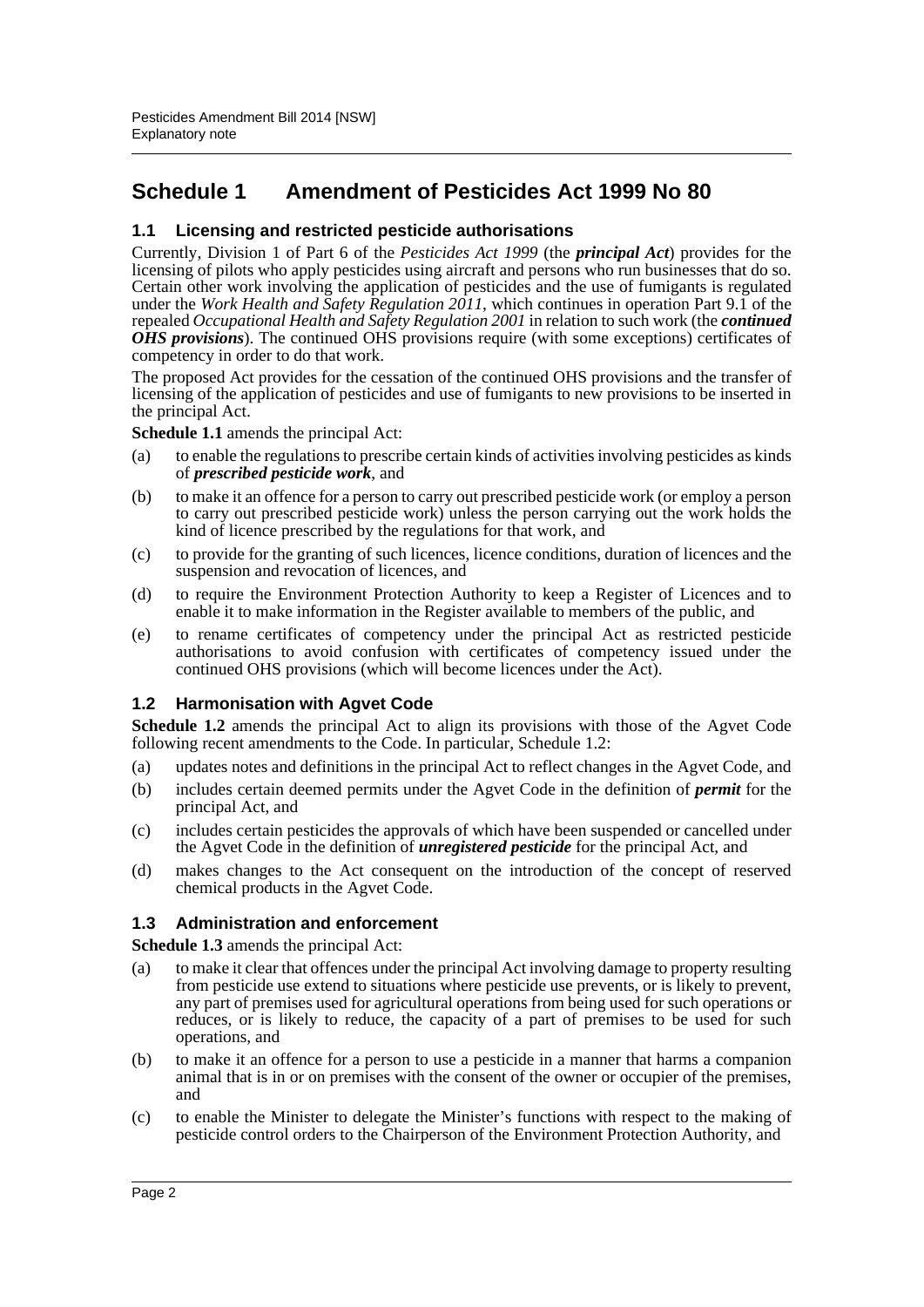- (d) to enable a prohibited residue notice or order to extend to persons involved in growing or supplying produce to which the notice or order relates, and
- (e) to enable a prohibited residue notice or order to require a person to whom it applies to report on and monitor prohibited residue in produce and to arrange for analysis to be undertaken of prohibited residue and the findings of the analysis to be reported to the Environment Protection Authority, and
- (f) to enable the Environment Protection Authority to enforce written undertakings given to it in connection with a matter in relation to which the Authority has a function under the principal Act, and
- (g) to enable regulations to be made for or with respect to the analysis, reporting and monitoring of pesticide residues by growers and suppliers of produce.

#### **1.4 Statute law revision**

**Schedule 1.4** makes certain amendments in the nature of statute law revision, including providing for the abolition of the now defunct Pesticides Implementation Committee.

#### **1.5 Savings and transitional provisions**

**Schedule 1.5** amends the principal Act:

- (a) to update provisions concerning the making of savings and transitional regulations, and
- (b) to include savings and transitional provisions consequent on the enactment of the proposed Act.

### **Schedule 2 Consequential amendment of other legislation**

**Schedule 2.1** makes an amendment to the *Land and Environment Court Act 1979* to ensure that proceedings to enforce undertakings by the Environment Protection Authority under its new powers are allocated to Class 4 of the Court's jurisdiction.

**Schedule 2.2** amends the *Work Health and Safety Regulation 2011* to provide for the continued OHS provisions to cease to have effect on a day declared by regulations under the principal Act.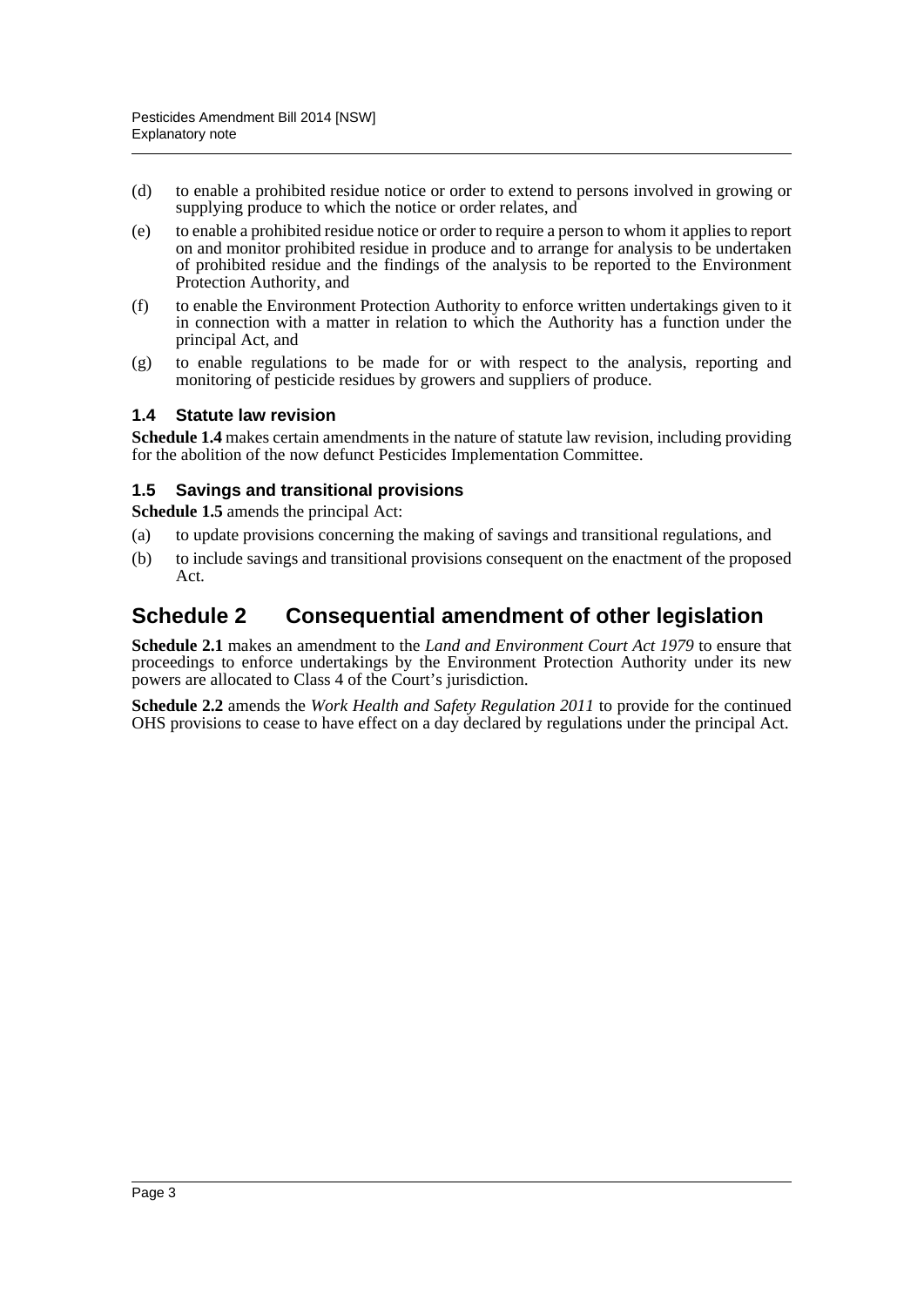First print



New South Wales

# **Pesticides Amendment Bill 2014**

## **Contents**

|            |                                              | Page |
|------------|----------------------------------------------|------|
|            |                                              |      |
| 1.         | Name of Act                                  | 2    |
| 2          | Commencement                                 | 2    |
| Schedule 1 | Amendment of Pesticides Act 1999 No 80       | 3    |
| Schedule 2 | Consequential amendment of other legislation |      |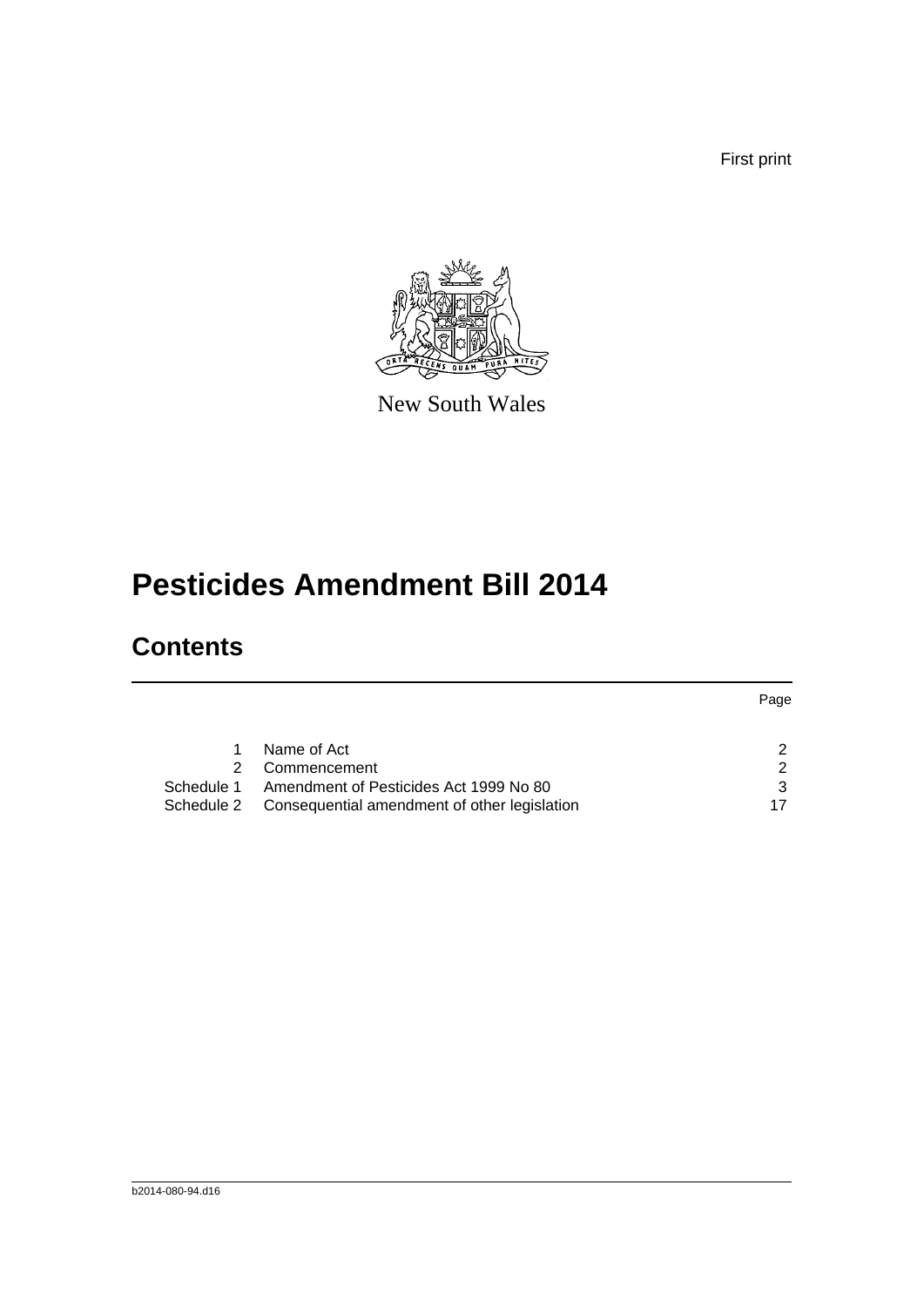

New South Wales

# **Pesticides Amendment Bill 2014**

No , 2014

### **A Bill for**

An Act to amend the *Pesticides Act 1999* to make further provision with respect to the licensing of activities involving pesticides, to implement certain nationally agreed reforms and to improve the administration and enforceability of the Act; and to make consequential amendments to certain other legislation.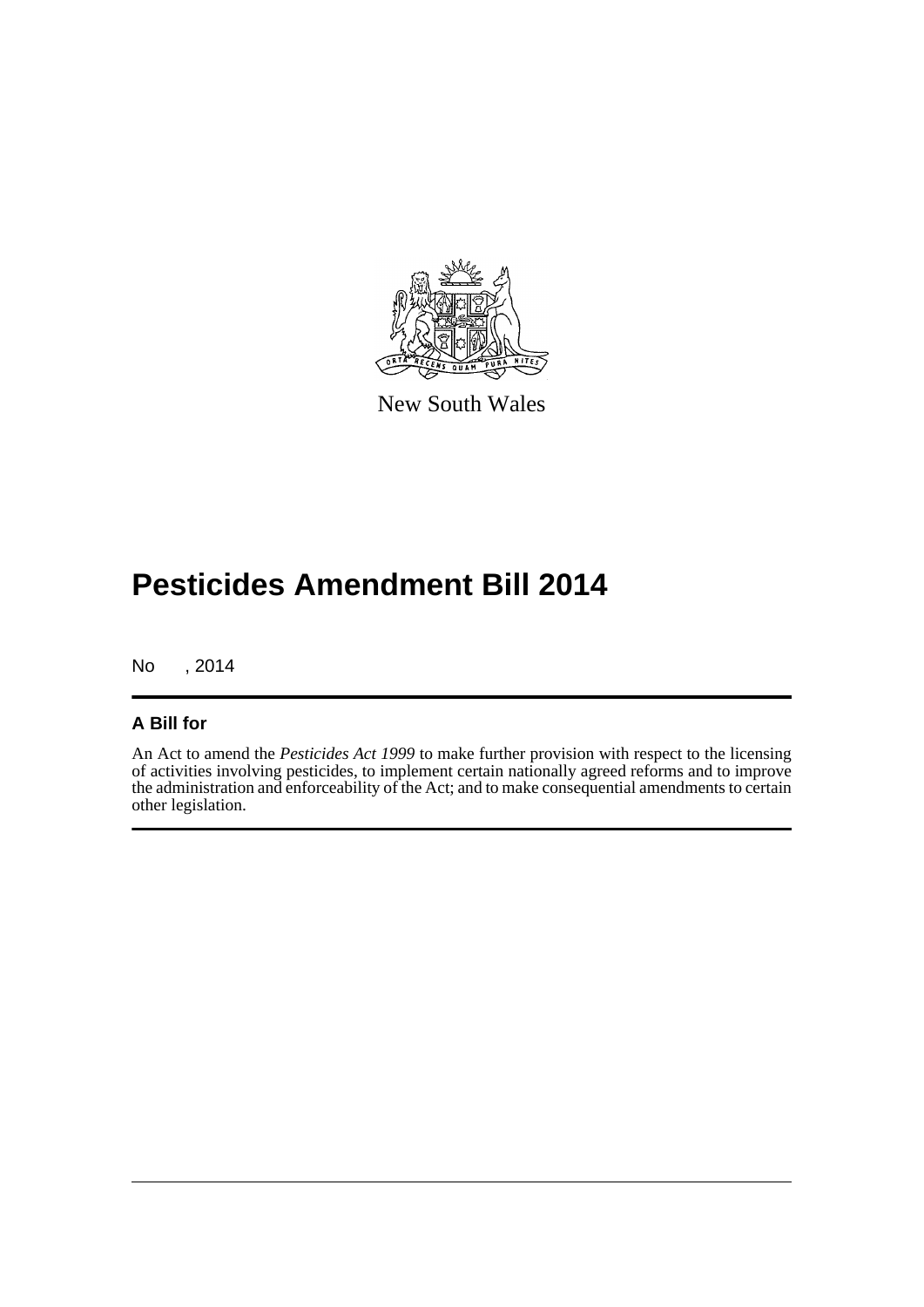<span id="page-5-1"></span><span id="page-5-0"></span>

|     | The Legislature of New South Wales enacts:                                                                  |        |
|-----|-------------------------------------------------------------------------------------------------------------|--------|
|     | Name of Act                                                                                                 | 2      |
|     | This Act is the <i>Pesticides Amendment Act 2014</i> .                                                      | З      |
|     | <b>Commencement</b>                                                                                         | 4      |
| (1) | This Act commences on a day or days to be appointed by proclamation, except as<br>provided by this section. | 5<br>6 |
| (2) | Schedules 1.2, 1.4, 1.5 and 2.2 commence on the date of assent to this Act.                                 | 7      |
| (3) | Schedules 1.3 and 2.1 commence on 1 July 2015.                                                              | 8      |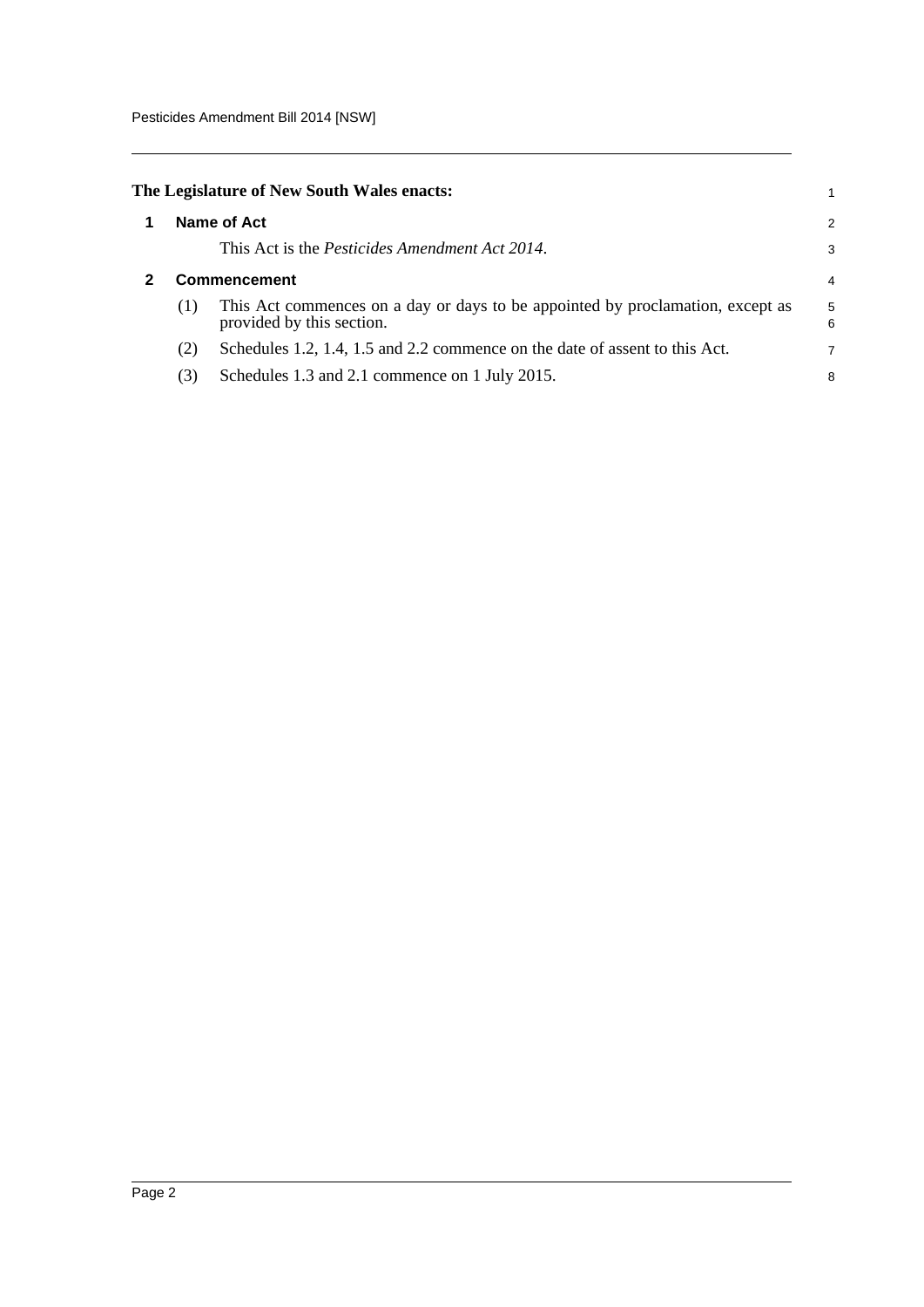## <span id="page-6-0"></span>**Schedule 1 Amendment of Pesticides Act 1999 No 80**

#### **1.1 Licensing and restricted pesticide authorisations**

#### **[1] Whole of Act (except the definition of "certificate of competency" in sections 4 (1) and 107 and Schedule 2 and except as otherwise amended by this Act)**

Omit each term or expression specified in Column 1 of the following Table wherever occurring (including definitions, headings and notes) and regardless of capitalisation.

Insert instead the term or expression specified in Column 2 opposite the term or expression specified in Column 1 with capitalisation that corresponds to that of the omitted term or expression:

**Table Column 1 Column 2** the certificate (except when occurring in the expression "the certificate of competency") the authorisation a certificate (except when occurring in the expression "a certificate of competency") an authorisation certificate of competency restricted pesticide authorisation certificates of competency restricted pesticide authorisations

| [2] | <b>Section 4 Definitions</b>         |                                                                                                                                                     | 11             |  |  |  |
|-----|--------------------------------------|-----------------------------------------------------------------------------------------------------------------------------------------------------|----------------|--|--|--|
|     |                                      | Omit the definition of <i>certificate of competency</i> from section $4(1)$ .                                                                       | 12             |  |  |  |
|     |                                      | Insert in alphabetical order:                                                                                                                       |                |  |  |  |
|     |                                      | <i>relevant legislation</i> means:                                                                                                                  | 14             |  |  |  |
|     | (a)                                  | this Act and the regulations, and                                                                                                                   | 15             |  |  |  |
|     | (b)                                  | the Agvet Code and the regulations applying because of section 6 of the<br>Agricultural and Veterinary Chemicals (New South Wales) Act 1994,<br>and | 16<br>17<br>18 |  |  |  |
|     | (c)                                  | legislation of any other Australian jurisdiction relating to the use of<br>pesticides, and                                                          | 19<br>20       |  |  |  |
|     | (d)                                  | legislation (including legislation that has been repealed or legislation of<br>another jurisdiction) prescribed by the regulations.                 | 21<br>22       |  |  |  |
|     |                                      | <i>restricted pesticide authorisation</i> means a restricted pesticide authorisation in<br>force under this Act.                                    | 23<br>24       |  |  |  |
| [3] |                                      | Section 4 (1), definition of "licence"                                                                                                              | 25             |  |  |  |
|     | Omit the definition. Insert instead: |                                                                                                                                                     | 26             |  |  |  |
|     |                                      | <i>licence</i> means a licence in force under this Act.                                                                                             | 27             |  |  |  |
| [4] | Section 4 (1)                        |                                                                                                                                                     | 28             |  |  |  |
|     | Insert in alphabetical order:        |                                                                                                                                                     | 29             |  |  |  |
|     |                                      | <i>prescribed pesticide work—see section 5A.</i>                                                                                                    | 30             |  |  |  |
|     |                                      |                                                                                                                                                     |                |  |  |  |

10

1

 $\overline{2}$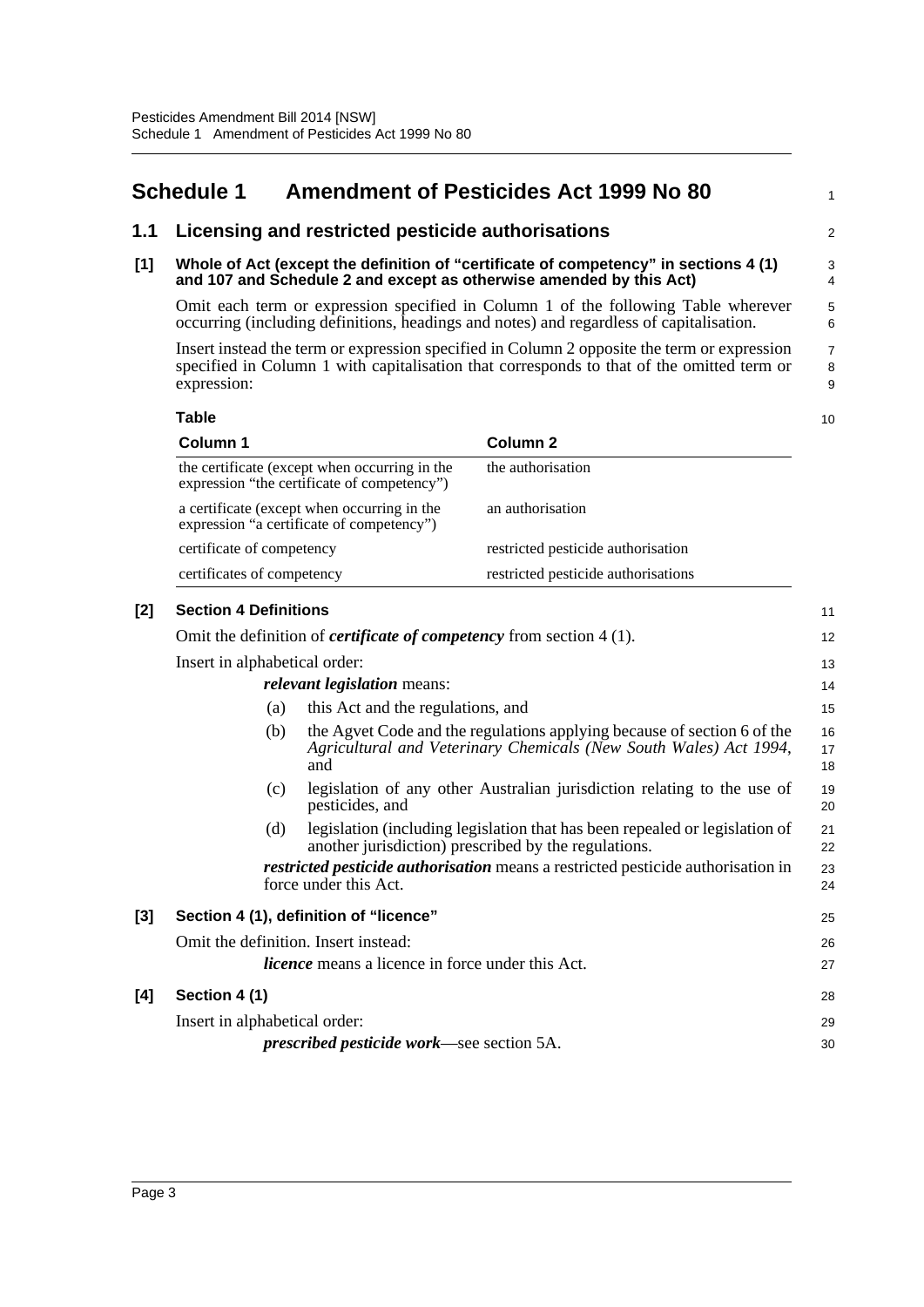**[5]** 

|                         |                                           | <b>Sections 5A and 5B</b>                                                                                                                                                                                                                                                                                                   | 1                          |  |
|-------------------------|-------------------------------------------|-----------------------------------------------------------------------------------------------------------------------------------------------------------------------------------------------------------------------------------------------------------------------------------------------------------------------------|----------------------------|--|
| Insert after section 5: |                                           |                                                                                                                                                                                                                                                                                                                             |                            |  |
| <b>5A</b>               | Definition of "prescribed pesticide work" |                                                                                                                                                                                                                                                                                                                             |                            |  |
|                         | (1)                                       | In this Act, <i>prescribed pesticide work</i> means the carrying out of any of the<br>following kinds of activities in such circumstances, or by such means, if any,<br>as may be prescribed by the regulations:                                                                                                            | $\overline{4}$<br>5<br>6   |  |
|                         |                                           | the supply or use of pesticides for a fee or reward,<br>(a)                                                                                                                                                                                                                                                                 | $\overline{7}$             |  |
|                         |                                           | the piloting or use of aircraft in connection with the supply or use of<br>(b)<br>pesticides (whether or not for a fee or reward),                                                                                                                                                                                          | 8<br>9                     |  |
|                         |                                           | the carrying on of a business involving any of the activities referred to<br>(c)<br>in paragraph (a) or (b), including the employment or engagement of<br>persons to carry out the activities for the business,                                                                                                             | 10<br>11<br>12             |  |
|                         |                                           | (d)<br>the carrying out by a public authority of any of the activities referred to<br>in paragraph $(a)$ or $(b)$ , including:                                                                                                                                                                                              | 13<br>14                   |  |
|                         |                                           | the supply or use of pesticides without a fee or reward, and<br>(i)<br>(ii)<br>the employment or engagement of persons to carry out the<br>activities for the public authority.                                                                                                                                             | 15<br>16<br>17             |  |
|                         | (2)                                       | For the purposes of subsection (1), the regulations may prescribe<br>circumstances or means in relation to an activity referred to in that subsection<br>by reference to all circumstances or means relating to the activity or by<br>reference to specified classes of circumstances or means relating to the<br>activity. | 18<br>19<br>20<br>21<br>22 |  |
|                         | (3)                                       | The regulations may make provision for or with respect to the training and<br>supervision of trainees in connection with the carrying out of prescribed<br>pesticide work.                                                                                                                                                  | 23<br>24<br>25             |  |
|                         | (4)                                       | In this section:                                                                                                                                                                                                                                                                                                            | 26                         |  |
|                         |                                           | <b>business</b> includes carrying out an activity as a self-employed person, but not<br>as an employee.                                                                                                                                                                                                                     | 27<br>28                   |  |
|                         |                                           | <i>fee or reward</i> includes remuneration paid to a person as an employee.                                                                                                                                                                                                                                                 | 29                         |  |
| 5B                      |                                           | Fit and proper persons                                                                                                                                                                                                                                                                                                      | 30                         |  |
|                         | (1)                                       | In determining, for the purposes of this Act, whether a person is a fit and<br>proper person to hold a licence, the Authority may take into consideration any<br>one or more of the following:                                                                                                                              | 31<br>32<br>33             |  |
|                         |                                           | whether the person (or any director of the person in the case of a body<br>(a)<br>corporate) has contravened relevant legislation, or has held a regulatory<br>authorisation that has been suspended or cancelled under relevant<br>legislation,                                                                            | 34<br>35<br>36<br>37       |  |
|                         |                                           | (b)<br>whether, if the person is a body corporate, a director of the body<br>corporate is or has been the director of another body corporate that has<br>contravened relevant legislation, or has held a regulatory authorisation<br>that has been suspended or cancelled under relevant legislation,                       | 38<br>39<br>40<br>41       |  |
|                         |                                           | the record of compliance with relevant legislation of the person (and<br>(c)<br>each director of the person in the case of a body corporate),                                                                                                                                                                               | 42<br>43                   |  |
|                         |                                           | (d)<br>whether, in the opinion of the Authority, any dealings of the person with<br>pesticides under a licence will or will not be in the hands of a technically<br>competent person,                                                                                                                                       | 44<br>45<br>46             |  |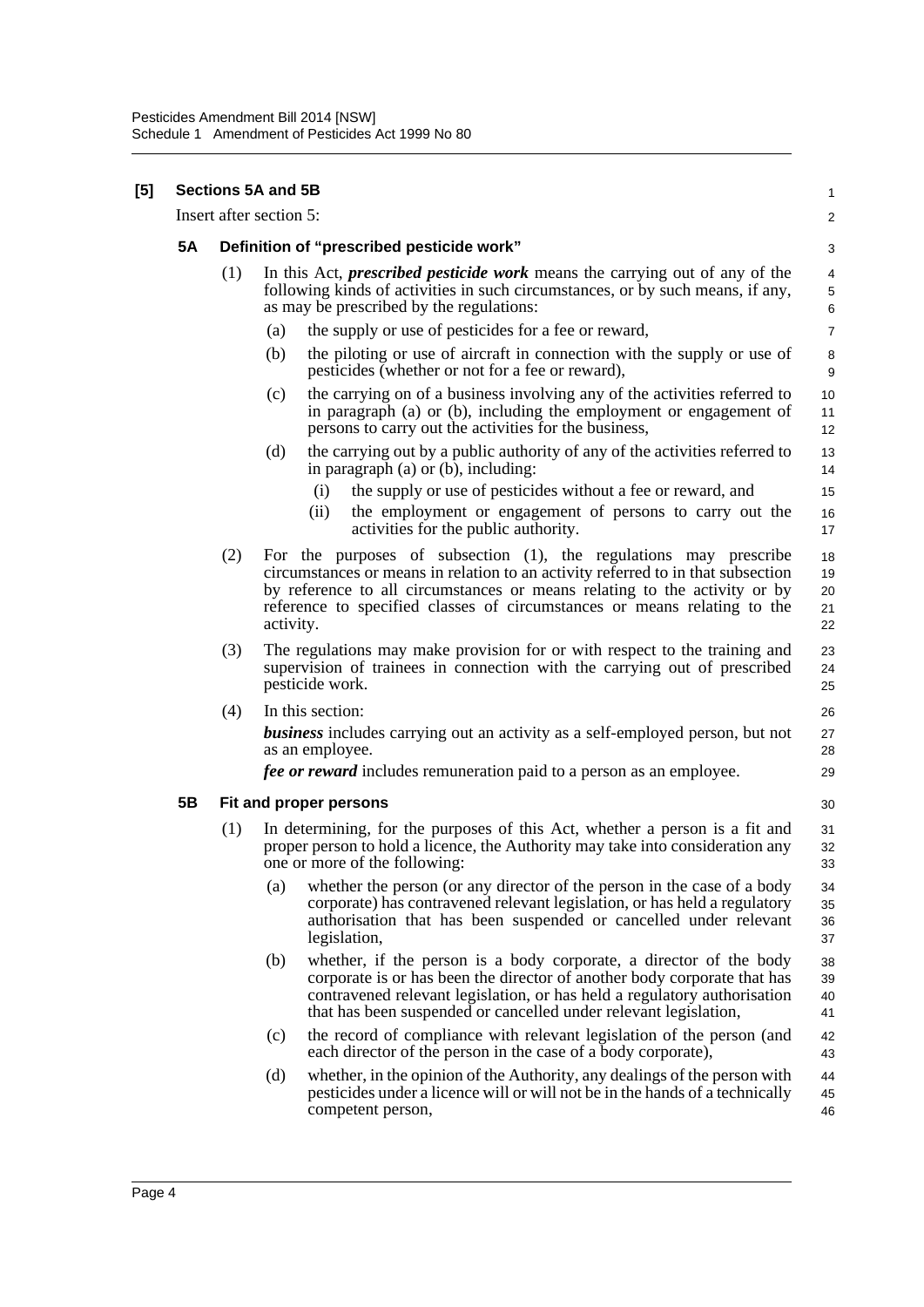|     |    |                    | (e)  | whether, in the opinion of the Authority, the person (and each director<br>of the person in the case of a body corporate) is of good repute, having<br>regard to character, honesty and integrity,                                                                                                                                   | $\mathbf{1}$<br>$\overline{c}$<br>3      |
|-----|----|--------------------|------|--------------------------------------------------------------------------------------------------------------------------------------------------------------------------------------------------------------------------------------------------------------------------------------------------------------------------------------|------------------------------------------|
|     |    |                    | (f)  | whether the person (or any director of the person in the case of a body<br>corporate), in the previous 10 years, has in this or any other Australian<br>jurisdiction been convicted of an offence involving fraud, dishonesty or<br>other behaviour that the Authority considers would render the person<br>unfit to hold a licence, | 4<br>5<br>$\,6$<br>$\boldsymbol{7}$<br>8 |
|     |    |                    | (g)  | whether the person, during the previous 3 years, was an undischarged<br>bankrupt or applied to take the benefit of any law for the relief of<br>bankrupt or insolvent debtors, compounded with his or her creditors or<br>made an assignment of his or her remuneration for their benefit,                                           | 9<br>10<br>11<br>12                      |
|     |    |                    | (h)  | if the person is an individual, whether he or she is or was a director of a<br>body corporate that is the subject of a winding up order or for which a<br>controller or administrator has been appointed during the previous<br>3 years,                                                                                             | 13<br>14<br>15<br>16                     |
|     |    |                    | (i)  | if the person is a body corporate, whether the body corporate is the<br>subject of a winding up order or has had a controller or administrator<br>appointed during the previous 3 years,                                                                                                                                             | 17<br>18<br>19                           |
|     |    |                    | (i)  | whether the person has demonstrated to the Authority the financial<br>capacity to comply with the person's obligations under the licence or<br>the proposed licence,                                                                                                                                                                 | 20<br>21<br>22                           |
|     |    |                    | (k)  | whether the person is in partnership with a person, whom the Authority<br>does not consider to be a fit and proper person under this section, in<br>connection with dealings with pesticides authorised (or sought to be<br>authorised) by a licence,                                                                                | 23<br>24<br>25<br>26                     |
|     |    |                    | (1)  | any other ground that the Authority considers appropriate.                                                                                                                                                                                                                                                                           | 27                                       |
|     |    | (2)                |      | In this section:                                                                                                                                                                                                                                                                                                                     | 28                                       |
|     |    |                    |      | cancelled includes revoked.                                                                                                                                                                                                                                                                                                          | 29                                       |
|     |    |                    |      | <i>director</i> of a body corporate includes a person involved in the management of<br>the affairs of the body corporate.                                                                                                                                                                                                            | 30<br>31                                 |
|     |    |                    |      | <i>regulatory authorisation</i> , in relation to relevant legislation, means any<br>licence, permit, consent, approval or other authority under the legislation.                                                                                                                                                                     | 32<br>33                                 |
| [6] |    | Part 6, Division 1 |      |                                                                                                                                                                                                                                                                                                                                      | 34                                       |
|     |    |                    |      | Omit the Division. Insert instead:                                                                                                                                                                                                                                                                                                   | 35                                       |
|     |    | <b>Division 1</b>  |      | Licensing of prescribed pesticide work                                                                                                                                                                                                                                                                                               | 36                                       |
|     | 45 |                    |      | <b>Requirement for licence</b>                                                                                                                                                                                                                                                                                                       | 37                                       |
|     |    | (1)                |      | A person must not carry out prescribed pesticide work unless the person is the<br>holder of a licence that authorises the person to carry out that kind of work.                                                                                                                                                                     | 38<br>39                                 |
|     |    |                    |      | Maximum penalty: \$60,000.                                                                                                                                                                                                                                                                                                           | 40                                       |
|     |    | (2)                | out. | A person must not employ or engage any other person (an <i>agent</i> ) to carry out<br>prescribed pesticide work unless the agent also holds a licence that authorises<br>the agent to carry out the work that the agent is employed or engaged to carry                                                                             | 41<br>42<br>43<br>44                     |
|     |    |                    |      | Maximum penalty:                                                                                                                                                                                                                                                                                                                     | 45                                       |
|     |    |                    | (a)  | \$120,000 in the case of a corporation, or                                                                                                                                                                                                                                                                                           | 46                                       |
|     |    |                    | (b)  | \$60,000 in the case of an individual.                                                                                                                                                                                                                                                                                               | 47                                       |
|     |    |                    |      |                                                                                                                                                                                                                                                                                                                                      |                                          |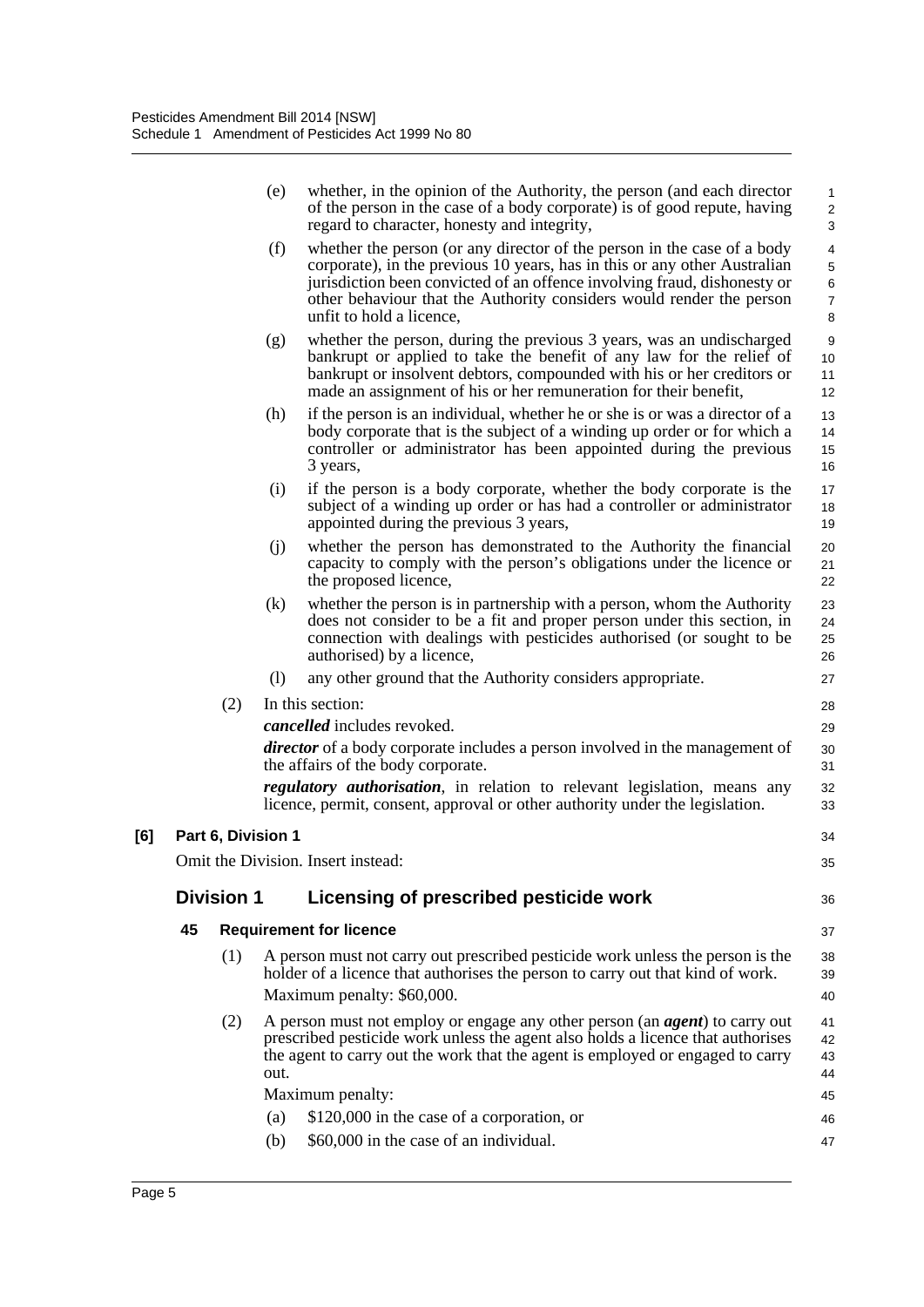| 46 | <b>Authority granted by licence</b><br>$\mathbf{1}$ |                                                                                                                                                                                                                                |                                                                                                                                                                                                                                                                                                           |                            |  |  |  |  |  |
|----|-----------------------------------------------------|--------------------------------------------------------------------------------------------------------------------------------------------------------------------------------------------------------------------------------|-----------------------------------------------------------------------------------------------------------------------------------------------------------------------------------------------------------------------------------------------------------------------------------------------------------|----------------------------|--|--|--|--|--|
|    | (1)                                                 |                                                                                                                                                                                                                                | The kinds of licences that are prescribed by the regulations may be granted and<br>held under this Act.                                                                                                                                                                                                   | $\overline{2}$<br>3        |  |  |  |  |  |
|    | (2)                                                 | A licence authorises the holder of the licence to carry out, in accordance with<br>this Act and the conditions of the licence, the kind of prescribed pesticide work<br>specified by the regulations for that kind of licence. |                                                                                                                                                                                                                                                                                                           |                            |  |  |  |  |  |
|    | (3)                                                 | The authorisation conferred by a licence is subject to this Act and the<br>regulations.                                                                                                                                        |                                                                                                                                                                                                                                                                                                           |                            |  |  |  |  |  |
| 47 |                                                     | <b>Application for licence</b>                                                                                                                                                                                                 |                                                                                                                                                                                                                                                                                                           |                            |  |  |  |  |  |
|    | (1)                                                 |                                                                                                                                                                                                                                | A person may apply to the Environment Protection Authority for a licence.                                                                                                                                                                                                                                 | 10                         |  |  |  |  |  |
|    | (2)                                                 |                                                                                                                                                                                                                                | An application must:                                                                                                                                                                                                                                                                                      | 11                         |  |  |  |  |  |
|    |                                                     | (a)                                                                                                                                                                                                                            | be in the form and manner approved by the Authority or prescribed by<br>the regulations, and                                                                                                                                                                                                              | 12<br>13                   |  |  |  |  |  |
|    |                                                     | (b)                                                                                                                                                                                                                            | be accompanied by the fee prescribed by the regulations.                                                                                                                                                                                                                                                  | 14                         |  |  |  |  |  |
|    | (3)                                                 |                                                                                                                                                                                                                                | An application for a licence must:                                                                                                                                                                                                                                                                        | 15                         |  |  |  |  |  |
|    |                                                     | (a)                                                                                                                                                                                                                            | specify the name and address of the applicant, and                                                                                                                                                                                                                                                        | 16                         |  |  |  |  |  |
|    |                                                     | (b)                                                                                                                                                                                                                            | specify the kind of licence that is being sought, and                                                                                                                                                                                                                                                     | 17                         |  |  |  |  |  |
|    |                                                     | (c)                                                                                                                                                                                                                            | if required by the regulations—be accompanied by evidence that the<br>applicant holds an insurance policy of a class prescribed by the<br>regulations (or is eligible to hold such an insurance policy), and                                                                                              | 18<br>19<br>20             |  |  |  |  |  |
|    |                                                     | (d)                                                                                                                                                                                                                            | be accompanied by such other information or particulars as are required<br>by the regulations.                                                                                                                                                                                                            | 21<br>22                   |  |  |  |  |  |
|    |                                                     |                                                                                                                                                                                                                                |                                                                                                                                                                                                                                                                                                           |                            |  |  |  |  |  |
| 48 |                                                     |                                                                                                                                                                                                                                | <b>Further information</b>                                                                                                                                                                                                                                                                                |                            |  |  |  |  |  |
|    | (1)                                                 |                                                                                                                                                                                                                                | The Environment Protection Authority may, by written notice served on the<br>applicant for the licence, require the applicant to provide the Authority with<br>such information as it considers necessary or relevant to the application, and<br>that is specified in the notice, by a date so specified. | 23<br>24<br>25<br>26<br>27 |  |  |  |  |  |
|    | (2)                                                 |                                                                                                                                                                                                                                | If an applicant fails to comply with the requirements of a notice served under<br>subsection (1) or, in purported compliance with a notice so served, provides<br>information that, in the opinion of the Authority, is inadequate, the Authority<br>may refuse to grant the licence.                     | 28<br>29<br>30<br>31       |  |  |  |  |  |
| 49 |                                                     | <b>Grant of licence</b>                                                                                                                                                                                                        |                                                                                                                                                                                                                                                                                                           | 32                         |  |  |  |  |  |
|    | (1)                                                 |                                                                                                                                                                                                                                | The Environment Protection Authority may determine an application for a<br>licence by granting a licence to the applicant.                                                                                                                                                                                |                            |  |  |  |  |  |
|    | (2)                                                 |                                                                                                                                                                                                                                | The Authority may refuse to grant a licence to an applicant for a licence:                                                                                                                                                                                                                                | 33<br>34<br>35             |  |  |  |  |  |
|    |                                                     | (a)                                                                                                                                                                                                                            | if the Authority is of the opinion that the applicant is not a fit and proper<br>person to hold the licence, or                                                                                                                                                                                           | 36<br>37                   |  |  |  |  |  |
|    |                                                     | (b)                                                                                                                                                                                                                            | if the applicant does not hold the qualifications prescribed by, or<br>determined in accordance with, the regulations for the kind of licence,<br><b>or</b>                                                                                                                                               | 38<br>39<br>40             |  |  |  |  |  |
|    |                                                     | (c)                                                                                                                                                                                                                            | if the applicant does not hold an insurance policy of a class prescribed<br>by the regulations (or is not eligible to hold such a policy) for the licence<br>concerned, or                                                                                                                                | 41<br>42<br>43             |  |  |  |  |  |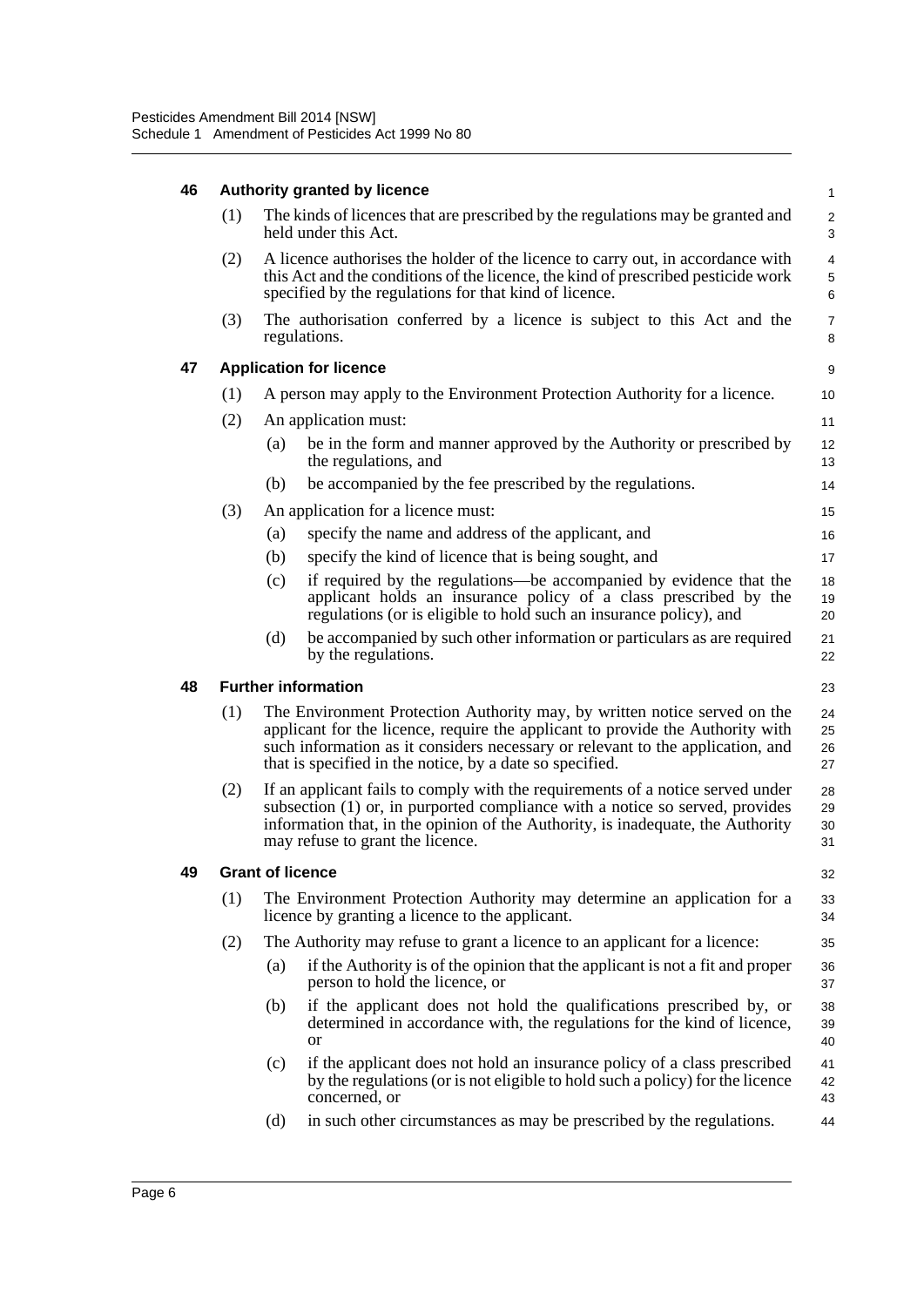| 50 | <b>Licence conditions</b> |                                                                                                                                                                                                                                            |                |  |  |  |  |
|----|---------------------------|--------------------------------------------------------------------------------------------------------------------------------------------------------------------------------------------------------------------------------------------|----------------|--|--|--|--|
|    | (1)                       | A licence is subject to the following conditions:                                                                                                                                                                                          | 2              |  |  |  |  |
|    |                           | any condition prescribed by the regulations,<br>(a)                                                                                                                                                                                        | 3              |  |  |  |  |
|    |                           | any condition imposed on the licence by the Environment Protection<br>(b)<br>Authority under this Act at the time the licence is granted or<br>subsequently.                                                                               | 4<br>5<br>6    |  |  |  |  |
|    | (2)                       | The Authority may, at any time, by notice in writing served on the holder of<br>the licence:                                                                                                                                               |                |  |  |  |  |
|    |                           | revoke or vary any condition to which the licence is subject that it has<br>(a)<br>imposed, or                                                                                                                                             | 9<br>10        |  |  |  |  |
|    |                           | impose new conditions to which the licence is subject.<br>(b)                                                                                                                                                                              | 11             |  |  |  |  |
|    | (3)                       | The Authority may impose, revoke or vary conditions on a licence for such<br>reasons, and in such circumstances, as the Authority considers appropriate or<br>necessary.                                                                   | 12<br>13<br>14 |  |  |  |  |
| 51 |                           | Duration and renewal of licence                                                                                                                                                                                                            | 15             |  |  |  |  |
|    | (1)                       | Subject to the regulations, a licence may be granted for a fixed term or for no<br>fixed term.                                                                                                                                             | 16<br>17       |  |  |  |  |
|    | (2)                       | If a licence is granted for a fixed term, the licence remains in force for the term<br>specified in the licence, unless sooner surrendered to or revoked by the<br>Environment Protection Authority or it otherwise ceases to be in force. | 18<br>19<br>20 |  |  |  |  |
|    | (3)                       | If a licence is granted for no fixed term, it remains in force until it is<br>surrendered to or revoked by the Authority or it otherwise ceases to be in force.                                                                            | 21<br>22       |  |  |  |  |
|    | (4)                       | In any case, a licence is taken not to be in force for the purposes of this Act<br>during any period in which it is suspended.                                                                                                             | 23<br>24       |  |  |  |  |
|    | (5)                       | A licence is, while it remains in force, subject to any variations made to the<br>licence under this Act.                                                                                                                                  | 25<br>26       |  |  |  |  |
|    | (6)                       | A person may apply to the Authority for the renewal of a licence in accordance<br>with the regulations.                                                                                                                                    |                |  |  |  |  |
| 52 |                           | <b>Suspension or revocation of licence</b>                                                                                                                                                                                                 | 29             |  |  |  |  |
|    | (1)                       | The Environment Protection Authority may, for such reasons as it thinks fit,<br>suspend a licence.                                                                                                                                         | 30<br>31       |  |  |  |  |
|    | (2)                       | The Authority may revoke a licence:                                                                                                                                                                                                        | 32             |  |  |  |  |
|    |                           | if the holder of the licence ceases to have the qualifications prescribed<br>(a)<br>by the regulations for the type of licence concerned, or                                                                                               | 33<br>34       |  |  |  |  |
|    |                           | if the holder of the licence ceases to hold an insurance policy prescribed<br>(b)<br>by the regulations for the licence, or                                                                                                                | 35<br>36       |  |  |  |  |
|    |                           | if the holder of the licence supplied information that was, to the holder's<br>(c)<br>knowledge, false or misleading in a material particular in, or in<br>connection with, the application for the licence, or                            | 37<br>38<br>39 |  |  |  |  |
|    |                           | if the holder of the licence has contravened any provision of relevant<br>(d)<br>legislation, whether or not the holder has been convicted of an offence<br>for the contravention, or                                                      | 40<br>41<br>42 |  |  |  |  |
|    |                           | if the holder of the licence has contravened any condition to which the<br>(e)<br>licence is subject, or                                                                                                                                   | 43<br>44       |  |  |  |  |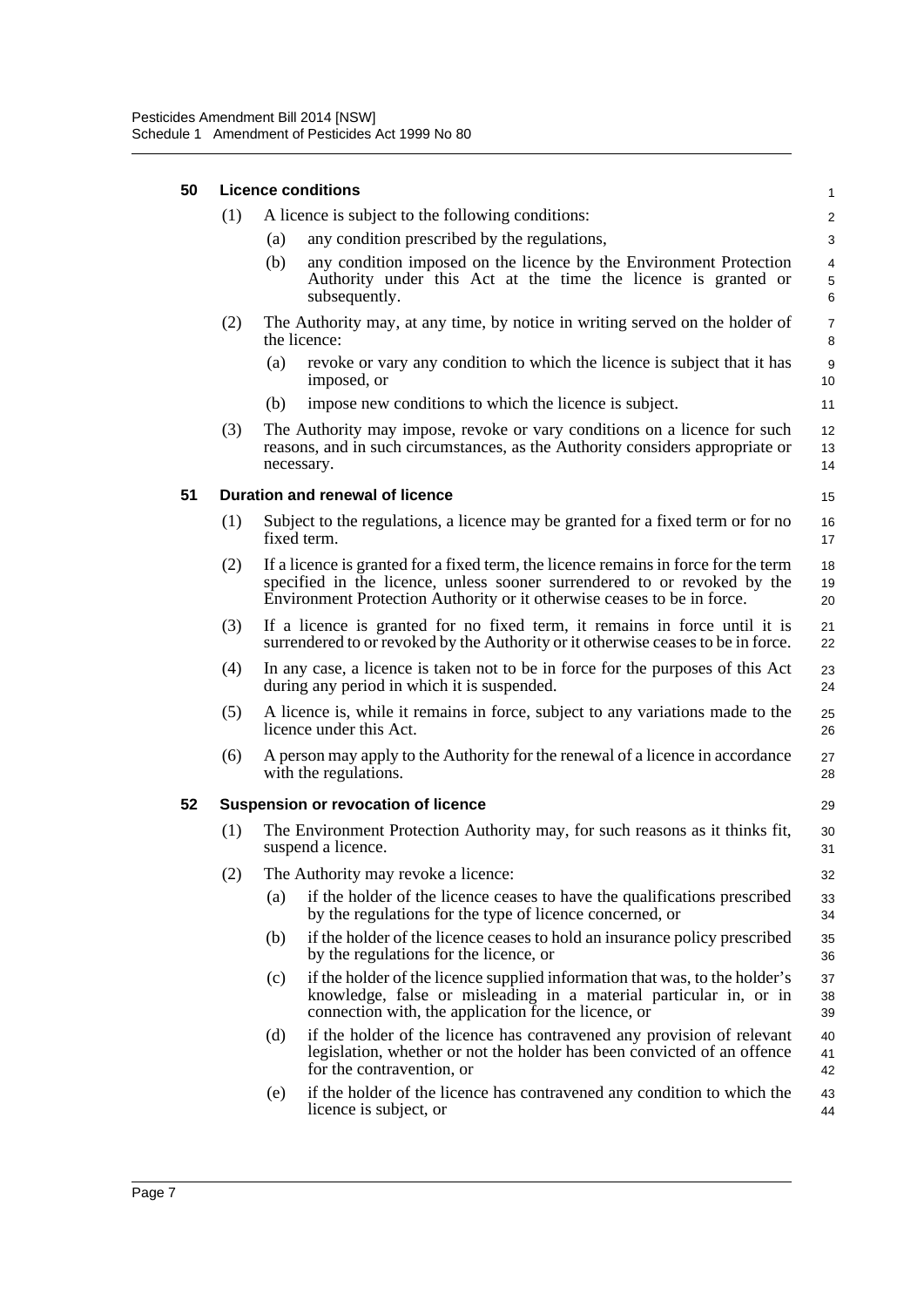|     | (f) |                             | if the Authority is of the opinion that the holder of the licence is no<br>longer a fit and proper person to hold the licence, or                                                                                                           | 1<br>$\overline{2}$ |
|-----|-----|-----------------------------|---------------------------------------------------------------------------------------------------------------------------------------------------------------------------------------------------------------------------------------------|---------------------|
|     | (g) |                             | if the Authority receives information about the holder of the licence and<br>the Authority is of the opinion that, had the information been received<br>at the time when an application for the licence was made, it would have             | 3<br>4<br>5         |
|     |     |                             | refused the application, or                                                                                                                                                                                                                 | 6                   |
|     | (h) |                             | if the holder of the licence voluntarily surrenders the licence to the<br>Authority, or                                                                                                                                                     | $\overline{7}$<br>8 |
|     | (i) |                             | on such other grounds as may be prescribed by the regulations.                                                                                                                                                                              | 9                   |
| (3) |     |                             | Before suspending or revoking a licence, the Authority:                                                                                                                                                                                     | 10                  |
|     | (a) |                             | must cause written notice of the proposed suspension or revocation to<br>be given to the holder of the licence, and                                                                                                                         | 11<br>12            |
|     | (b) |                             | must give the holder of the licence a reasonable opportunity to make<br>representations to the Authority in relation to the proposed suspension<br>or revocation, and                                                                       | 13<br>14<br>15      |
|     | (c) |                             | must have regard to any representations so made.                                                                                                                                                                                            | 16                  |
| (4) |     |                             | If, after having regard to any representations made by the holder of the licence,<br>the Authority decides to proceed with the proposed suspension or revocation,<br>the Authority must give to the holder of the licence a written notice: | 17<br>18<br>19      |
|     | (a) |                             | stating that the licence is suspended or revoked, and                                                                                                                                                                                       | 20                  |
|     | (b) |                             | in the case of a suspension, specifying the period for which the licence<br>is suspended, and                                                                                                                                               | 21<br>22            |
|     | (c) |                             | giving reasons for the suspension or revocation.                                                                                                                                                                                            | 23                  |
| (5) |     |                             | The suspension or revocation of a licence takes effect on the day on which the<br>notice of the suspension or revocation is given to the holder of the licence (or<br>on such later date as may be specified in the notice).                | 24<br>25<br>26      |
| (6) |     |                             | Subsections $(3)$ – $(5)$ do not apply if the Authority revokes a licence that has<br>been voluntarily surrendered to it by the holder of the licence.                                                                                      | 27<br>28            |
|     |     | <b>Register of licences</b> |                                                                                                                                                                                                                                             | 29                  |
| (1) |     |                             | The Environment Protection Authority is to keep a Register of Licences.                                                                                                                                                                     | 30                  |
| (2) |     |                             | The Register may be kept in such form as the Authority considers appropriate.                                                                                                                                                               | 31                  |
| (3) |     |                             | The Authority is to record on the Register:                                                                                                                                                                                                 | 32                  |
|     | (a) |                             | in relation to each licence that is in force:                                                                                                                                                                                               | 33                  |
|     |     | (i)                         | the name and address of the holder of the licence and the date it<br>was granted, and                                                                                                                                                       | 34<br>35            |
|     |     | (ii)                        | the type and number of the licence, and                                                                                                                                                                                                     | 36                  |
|     |     | (iii)                       | the expiry date of the licence (if any), and                                                                                                                                                                                                | 37                  |
|     |     | (iv)                        | the status of the licence, and                                                                                                                                                                                                              | 38                  |
|     |     | (v)                         | such other information as may be prescribed by the regulations,<br>and                                                                                                                                                                      | 39<br>40            |
|     | (b) |                             | in relation to each suspended or revoked licence:                                                                                                                                                                                           | 41                  |
|     |     | (i)                         | the name and address of the holder of the licence and the date it<br>was suspended or revoked, and                                                                                                                                          | 42<br>43            |
|     |     | (ii)                        | the type and number of the licence, and                                                                                                                                                                                                     | 44                  |
|     |     | (iii)                       | such other information as may be prescribed by the regulations.                                                                                                                                                                             | 45                  |
|     |     |                             |                                                                                                                                                                                                                                             |                     |

**53 Register of licences**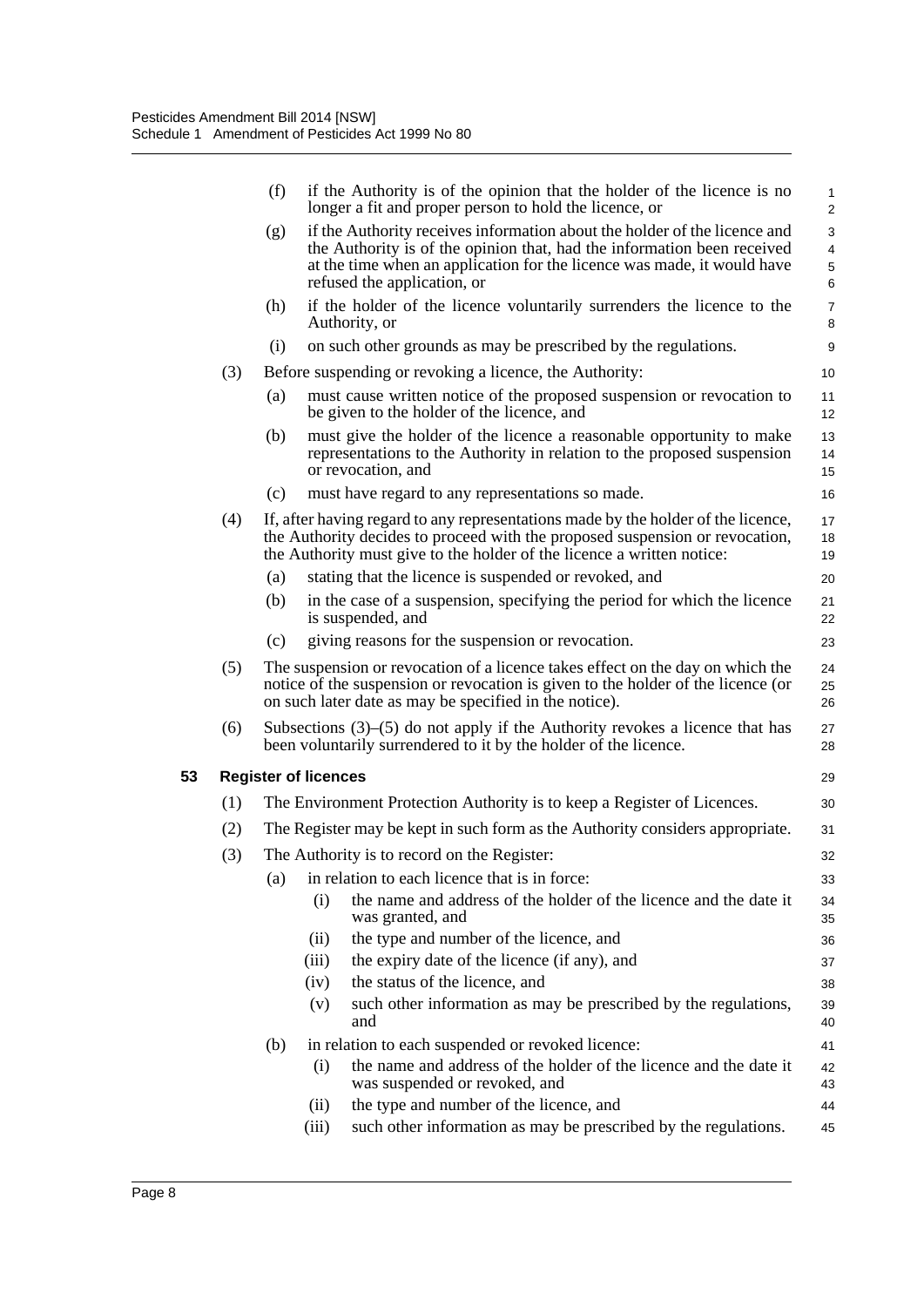|       | (4)                          |                                | The Authority is to ensure that information kept on the Register is up to date.                                                                                                                                           | $\mathbf{1}$        |
|-------|------------------------------|--------------------------------|---------------------------------------------------------------------------------------------------------------------------------------------------------------------------------------------------------------------------|---------------------|
|       | (5)                          |                                | The Authority may correct any error in or omission from the Register.                                                                                                                                                     | $\overline{2}$      |
|       | (6)                          |                                | Subject to the regulations, the Authority may arrange for such information<br>recorded in the Register as it considers appropriate to be published on the<br>Internet for public access.                                  | 3<br>4<br>5         |
|       | (7)                          |                                | The information referred to in subsection $(6)$ may also be provided to members<br>of the public in any other manner approved by the Authority.                                                                           | 6<br>$\overline{7}$ |
|       | (8)                          |                                | The regulations may make provision for or with respect to the information that<br>may be provided to the members of the public under this section (including the<br>kind of information that may or may not be provided). | 8<br>$9\,$<br>10    |
|       | (9)                          |                                | Section 57 of the Privacy and Personal Information Protection Act 1998 does<br>not apply to the Register or to information in the Register that is published or<br>provided to members of the public under this section.  | 11<br>12<br>13      |
| $[7]$ |                              |                                | Section 57 Granting of restricted pesticide authorisation                                                                                                                                                                 | 14                  |
|       | Omit section 57 (6).         |                                |                                                                                                                                                                                                                           | 15                  |
| [8]   |                              | Sections 59, 60 (2) and 61 (3) |                                                                                                                                                                                                                           | 16                  |
|       |                              |                                | Omit "the licence or certificate" wherever occurring.                                                                                                                                                                     | 17                  |
|       |                              |                                | Insert instead "the licence or authorisation".                                                                                                                                                                            | 18                  |
| [9]   |                              | <b>Section 119 Regulations</b> |                                                                                                                                                                                                                           | 19                  |
|       |                              |                                | Omit section 119 $(2)$ (a)–(d). Insert instead:                                                                                                                                                                           | 20                  |
|       |                              | (a)                            | any matter connected with licences and restricted<br>pesticide<br>authorisations and applications for licences and restricted pesticide<br>authorisations, including (without limitation) the following:                  | 21<br>22<br>23      |
|       |                              | (i)                            | qualifications for licences and authorisations,                                                                                                                                                                           | 24                  |
|       |                              | (ii)                           | tests for applicants for licences and authorisations,                                                                                                                                                                     | 25                  |
|       |                              | (iii)                          | duration of licences and authorisations,                                                                                                                                                                                  | 26                  |
|       |                              | (iv)                           | conditions of licences and authorisations,                                                                                                                                                                                | 27                  |
|       |                              | (v)                            | record keeping and the provision of returns and other information<br>by the holders (or former holders) of licences and authorisations,                                                                                   | 28<br>29            |
|       |                              | (vi)                           | grounds for the refusal, suspension or revocation of licences or<br>authorisations,                                                                                                                                       | 30<br>31            |
|       |                              | (vii)                          | the renewal of licences,                                                                                                                                                                                                  | 32                  |
|       |                              | (viii)                         | the surrender of licences and authorisations,                                                                                                                                                                             | 33                  |
| [10]  | Section 119 (2) (h)          |                                |                                                                                                                                                                                                                           | 34                  |
|       |                              |                                | Insert "(including application fees, licence and restricted pesticide authorisation fees, and<br>fees for the provision of information)" after "regulations".                                                             | 35<br>36            |
| 1.2   |                              |                                | <b>Harmonisation with Agvet Code</b>                                                                                                                                                                                      | 37                  |
| [1]   | <b>Section 4 Definitions</b> |                                |                                                                                                                                                                                                                           | 38                  |
|       |                              |                                | Omit the note from the definition of <i>container</i> in section $4(1)$ . Insert instead:                                                                                                                                 | 39                  |
|       |                              |                                | Note. The definition in the Agvet Code is as follows:                                                                                                                                                                     | 40                  |
|       |                              |                                | container includes anything by which or in which a chemical product is, or is to be,<br>covered, enclosed, contained or packaged, but does not include a container (such as                                               | 41<br>42            |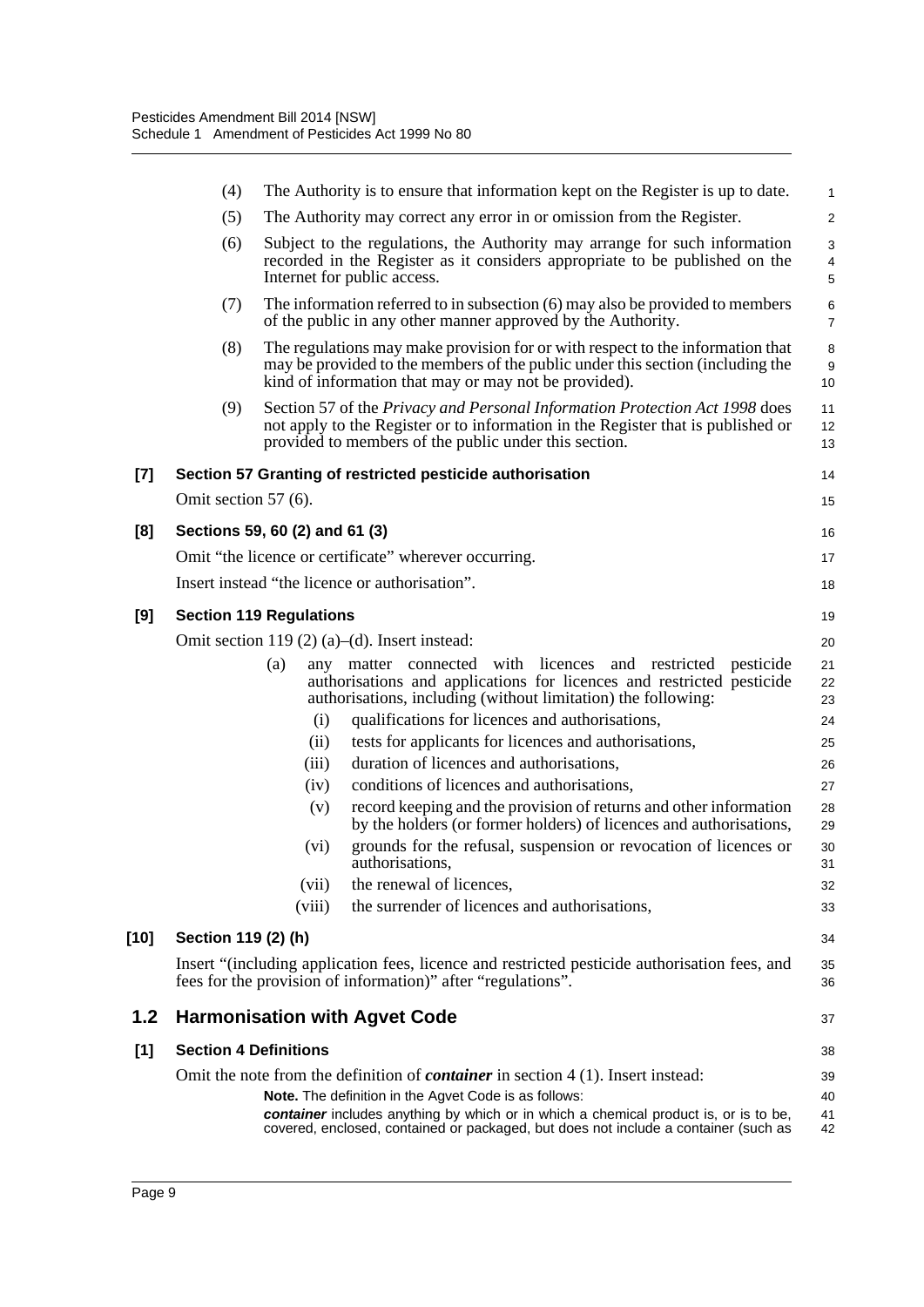| a shipping container) in which other containers of chemical products are, or are to be,<br>placed for the purpose of being transported.                                                                                                                                                                                                                                         | 1<br>$\overline{2}$                                                                                                                                                   |  |  |  |  |  |
|---------------------------------------------------------------------------------------------------------------------------------------------------------------------------------------------------------------------------------------------------------------------------------------------------------------------------------------------------------------------------------|-----------------------------------------------------------------------------------------------------------------------------------------------------------------------|--|--|--|--|--|
| Section 4 (1), definition of "permit"                                                                                                                                                                                                                                                                                                                                           | 3                                                                                                                                                                     |  |  |  |  |  |
| Omit the definition. Insert instead:                                                                                                                                                                                                                                                                                                                                            |                                                                                                                                                                       |  |  |  |  |  |
| <i>permit</i> means a permit under Part 7 of the Agvet Code, and includes a permit<br>that is taken to have been issued by operation of section 45B or 47D of the<br>Code.                                                                                                                                                                                                      | 5<br>6<br>$\boldsymbol{7}$                                                                                                                                            |  |  |  |  |  |
| <b>Note.</b> Sections 45B and 47D of the Agvet Code provide for certain persons to be taken<br>to hold a permit for a transitional period when a notice of suspension or cancellation of<br>a permit has been given, or when a notice of the end of the registration of a chemical<br>product is published.                                                                     | 8<br>9<br>10<br>11                                                                                                                                                    |  |  |  |  |  |
| Section 4 (1)                                                                                                                                                                                                                                                                                                                                                                   | 12                                                                                                                                                                    |  |  |  |  |  |
| Insert in alphabetical order:                                                                                                                                                                                                                                                                                                                                                   | 13                                                                                                                                                                    |  |  |  |  |  |
|                                                                                                                                                                                                                                                                                                                                                                                 | 14                                                                                                                                                                    |  |  |  |  |  |
| Note. The term reserved chemical product is defined in the Agvet Code to mean a<br>chemical product that is, or is included in a class of chemical products that is, specified<br>in the Reserved Schedule. A reserved chemical product is not required to be<br>registered, but its possession, custody or use is subject to conditions specified by the<br>Reserved Schedule. | 15<br>16<br>17<br>18<br>19                                                                                                                                            |  |  |  |  |  |
| <b>Reserved Schedule</b> has the same meaning as in the Agvet Code.                                                                                                                                                                                                                                                                                                             | 20                                                                                                                                                                    |  |  |  |  |  |
| <b>Note.</b> The term <b>Reserved Schedule</b> is defined in the Agvet Code to mean the<br>schedule contained in the regulations under section 56ZU of the Code.                                                                                                                                                                                                                | 21<br>22                                                                                                                                                              |  |  |  |  |  |
| Section 4 (1), definition of "substance"                                                                                                                                                                                                                                                                                                                                        | 23                                                                                                                                                                    |  |  |  |  |  |
| Omit the note from the definition. Insert instead:                                                                                                                                                                                                                                                                                                                              | 24                                                                                                                                                                    |  |  |  |  |  |
| Note. The definition in the Agvet Code is as follows:                                                                                                                                                                                                                                                                                                                           | 25                                                                                                                                                                    |  |  |  |  |  |
| substance includes:                                                                                                                                                                                                                                                                                                                                                             | 26                                                                                                                                                                    |  |  |  |  |  |
| (a)<br>any gas, liquid, mixture or compound of gases, or mixture or compound of<br>liquids, and                                                                                                                                                                                                                                                                                 | 27<br>28                                                                                                                                                              |  |  |  |  |  |
| an organism or part of an organism, including a genetically manipulated<br>(b)<br>organism or part of a genetically manipulated organism, and                                                                                                                                                                                                                                   | 29<br>30                                                                                                                                                              |  |  |  |  |  |
| material that is produced from an organism, and<br>(c)                                                                                                                                                                                                                                                                                                                          | 31                                                                                                                                                                    |  |  |  |  |  |
| (d)<br>matter whose production involves the use of an organism,                                                                                                                                                                                                                                                                                                                 | 32                                                                                                                                                                    |  |  |  |  |  |
| that is produced from, or matter whose production involves the use of, an excluded<br>organism.                                                                                                                                                                                                                                                                                 | 33<br>34<br>35                                                                                                                                                        |  |  |  |  |  |
| Section 4 (1), definition of "unregistered pesticide"                                                                                                                                                                                                                                                                                                                           | 36                                                                                                                                                                    |  |  |  |  |  |
| Omit the definition. Insert instead:                                                                                                                                                                                                                                                                                                                                            | 37                                                                                                                                                                    |  |  |  |  |  |
| <i>unregistered pesticide</i> means a pesticide that is not registered under Part 2 of<br>the Agvet Code, and includes a pesticide the registration or approval of which<br>has been suspended or cancelled under Part 2 of the Code.                                                                                                                                           | 38<br>39<br>40                                                                                                                                                        |  |  |  |  |  |
| Section 5 Definition of "pesticide"                                                                                                                                                                                                                                                                                                                                             | 41                                                                                                                                                                    |  |  |  |  |  |
| Insert "However, the term does not include a substance or mixture of substances declared<br>by regulations not to be an agricultural chemical product." after "to be an agricultural<br>chemical product." in the note to section $5(1)$ .                                                                                                                                      | 42<br>43<br>44                                                                                                                                                        |  |  |  |  |  |
|                                                                                                                                                                                                                                                                                                                                                                                 | <i>reserved chemical product</i> has the same meaning as in the Agvet Code.<br>but does not include an excluded organism or part of an excluded organism, or material |  |  |  |  |  |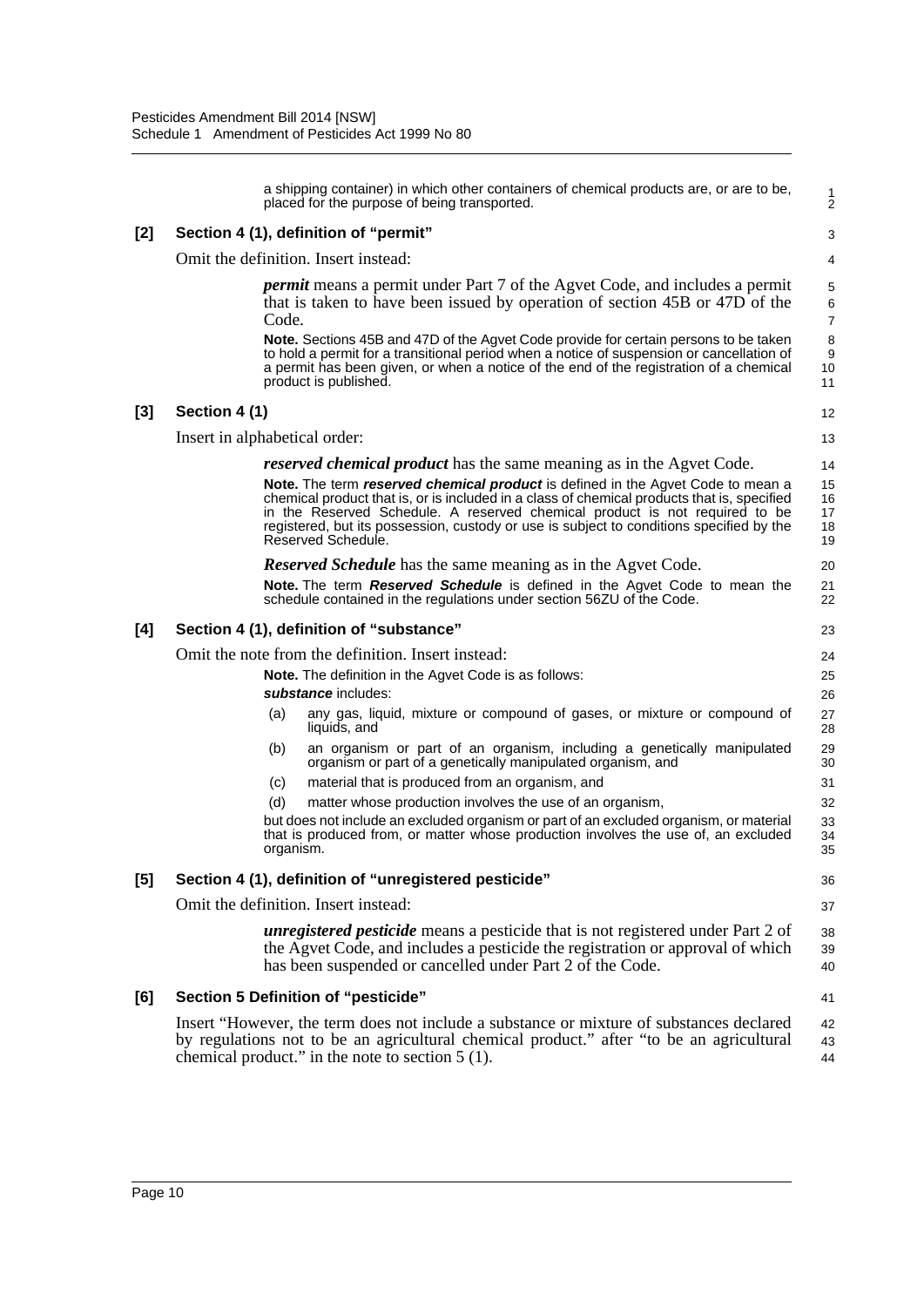| $[7]$ | Section 12 Possession of unregistered pesticide                       |     |                                                                                                                                                                                                                                                                                          |                         |  |
|-------|-----------------------------------------------------------------------|-----|------------------------------------------------------------------------------------------------------------------------------------------------------------------------------------------------------------------------------------------------------------------------------------------|-------------------------|--|
|       |                                                                       |     | Insert at the end of the section:                                                                                                                                                                                                                                                        | $\overline{c}$          |  |
|       | (2)<br>A person does not commit an offence against subsection (1) if: |     |                                                                                                                                                                                                                                                                                          |                         |  |
|       |                                                                       | (a) | the person possesses an unregistered pesticide that is a reserved<br>chemical product, and                                                                                                                                                                                               | 4<br>$\mathbf 5$        |  |
|       |                                                                       | (b) | the pesticide is possessed in accordance with the conditions specified<br>for the reserved chemical product by the Reserved Schedule.                                                                                                                                                    | $\,6$<br>$\overline{7}$ |  |
| [8]   |                                                                       |     | Section 13 Use of unregistered pesticide                                                                                                                                                                                                                                                 | 8                       |  |
|       |                                                                       |     | Insert at the end of the section:                                                                                                                                                                                                                                                        | 9                       |  |
|       | (2)                                                                   |     | A person does not commit an offence against subsection (1) if:                                                                                                                                                                                                                           | 10                      |  |
|       |                                                                       | (a) | the person uses an unregistered pesticide that is a reserved chemical<br>product, and                                                                                                                                                                                                    | 11<br>12                |  |
|       |                                                                       | (b) | the pesticide is used in accordance with the conditions specified for the<br>reserved chemical product by the Reserved Schedule.                                                                                                                                                         | 13<br>14                |  |
| 1.3   |                                                                       |     | <b>Administration and enforcement</b>                                                                                                                                                                                                                                                    | 15                      |  |
| [1]   |                                                                       |     | Section 7 Injury to persons or damage to property resulting from pesticide use                                                                                                                                                                                                           | 16                      |  |
|       | Insert after section $7(1)$ :                                         |     |                                                                                                                                                                                                                                                                                          | 17                      |  |
|       | (1A)                                                                  |     | For the purposes of subsection $(1)$ (b) in its application to any part of premises<br>used for agricultural operations (including farming, horticultural or<br>aquacultural operations), damage, or likely damage, from the use of a pesticide<br>includes when the use of a pesticide: | 18<br>19<br>20<br>21    |  |
|       |                                                                       | (a) | prevents, or is likely to prevent, that part of the premises from being<br>used for such operations (whether temporarily or permanently), or                                                                                                                                             | 22<br>23                |  |
|       |                                                                       | (b) | reduces, or is likely to reduce, the capacity of that part of the premises<br>to be used for such operations (whether temporarily or permanently).                                                                                                                                       | 24<br>25                |  |
| $[2]$ |                                                                       |     | Section 10 Injury to persons or damage to property resulting from pesticide use                                                                                                                                                                                                          | 26                      |  |
|       | Insert after section $10(1)$ :                                        |     |                                                                                                                                                                                                                                                                                          | 27                      |  |
|       | (1A)                                                                  |     | For the purposes of subsection $(1)$ (b) in its application to any part of premises<br>used for agricultural operations (including farming, horticultural or<br>aquacultural operations), damage, or likely damage, from the use of a pesticide<br>includes when the use of a pesticide: | 28<br>29<br>30<br>31    |  |
|       |                                                                       | (a) | prevents, or is likely to prevent, that part of the premises from being<br>used for such operations (whether temporarily or permanently), or                                                                                                                                             | 32<br>33                |  |
|       |                                                                       | (b) | reduces, or is likely to reduce, the capacity of that part of the premises<br>to be used for such operations (whether temporarily or permanently).                                                                                                                                       | 34<br>35                |  |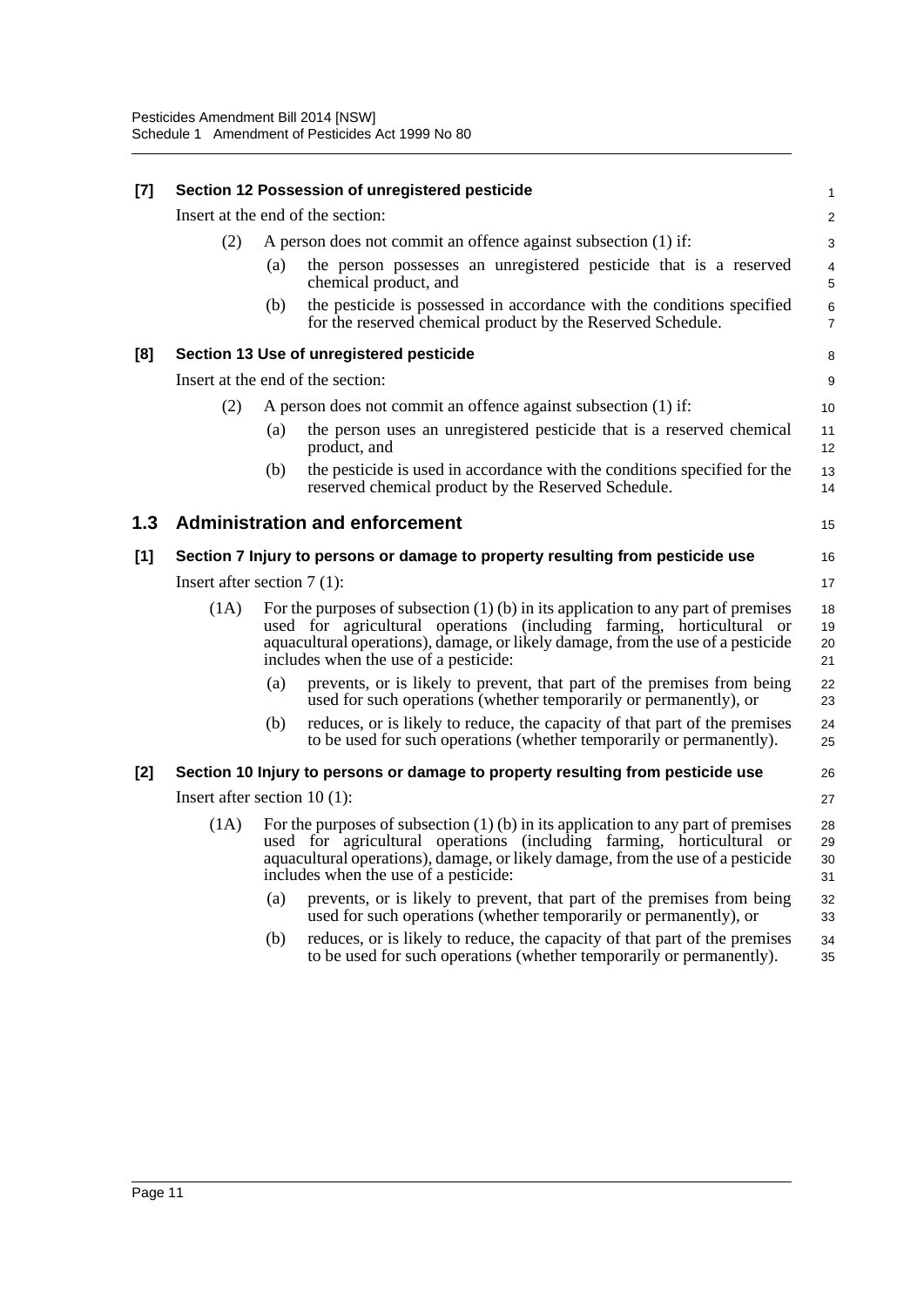| [3] |     | <b>Section 11A</b>                 |           |                  |                                                                                                                                                                                                                                                                                                                                                                                                                                                               | 1                          |  |
|-----|-----|------------------------------------|-----------|------------------|---------------------------------------------------------------------------------------------------------------------------------------------------------------------------------------------------------------------------------------------------------------------------------------------------------------------------------------------------------------------------------------------------------------------------------------------------------------|----------------------------|--|
|     |     | Insert after section 11:           |           |                  |                                                                                                                                                                                                                                                                                                                                                                                                                                                               |                            |  |
|     | 11A |                                    |           |                  | Harm to companion animals resulting from pesticide use                                                                                                                                                                                                                                                                                                                                                                                                        | 3                          |  |
|     |     | (1)                                | premises. |                  | A person must not use a pesticide in a manner that harms a companion animal<br>that is in or on premises with the consent of the owner or occupier of the                                                                                                                                                                                                                                                                                                     | 4<br>5<br>6                |  |
|     |     |                                    |           |                  | Maximum penalty:                                                                                                                                                                                                                                                                                                                                                                                                                                              | $\overline{7}$             |  |
|     |     |                                    | (a)       |                  | \$120,000 in the case of a corporation, or                                                                                                                                                                                                                                                                                                                                                                                                                    | 8                          |  |
|     |     |                                    | (b)       |                  | \$60,000 in the case of an individual.                                                                                                                                                                                                                                                                                                                                                                                                                        | 9                          |  |
|     |     | (2)                                |           |                  | It is a defence in any proceedings against a person for an offence under this<br>section if the person establishes:                                                                                                                                                                                                                                                                                                                                           | 10<br>11                   |  |
|     |     |                                    | (a)       |                  | that the commission of the offence was due to causes over which the<br>person had no control, and                                                                                                                                                                                                                                                                                                                                                             | 12<br>13                   |  |
|     |     |                                    | (b)       |                  | that the person took all reasonable precautions and exercised all due<br>diligence to prevent the commission of the offence.                                                                                                                                                                                                                                                                                                                                  | 14<br>15                   |  |
|     |     | (3)                                |           | In this section: |                                                                                                                                                                                                                                                                                                                                                                                                                                                               | 16                         |  |
|     |     |                                    | Act 1998. |                  | <b>companion animal</b> has the same meaning as in the <i>Companion Animals</i>                                                                                                                                                                                                                                                                                                                                                                               | 17<br>18                   |  |
| [4] |     |                                    |           |                  | Section 38 Making of pesticide control order                                                                                                                                                                                                                                                                                                                                                                                                                  | 19                         |  |
|     |     |                                    |           |                  | Insert at the end of section $38(1)$ :                                                                                                                                                                                                                                                                                                                                                                                                                        | 20                         |  |
|     |     |                                    |           |                  | <b>Note.</b> Section 43 (2) of the <i>Interpretation Act 1987</i> provides that if an Act confers a<br>power on any person or body to make an order (whether or not the order must be in<br>writing), the power includes power to amend or repeal any order made in the exercise<br>of that power. Section 43 (3) of that Act also requires the Authority to obtain the<br>approval of the Minister before amending or repealing an order under this section. | 21<br>22<br>23<br>24<br>25 |  |
| [5] |     | Section 38 (5B)                    |           |                  |                                                                                                                                                                                                                                                                                                                                                                                                                                                               | 26                         |  |
|     |     | Insert after section 38 (5A):      |           |                  |                                                                                                                                                                                                                                                                                                                                                                                                                                                               | 27                         |  |
|     |     | (5B)                               |           |                  | The Minister may delegate the Minister's function of granting approvals under<br>this section to the Chairperson of the Environment Protection Authority.                                                                                                                                                                                                                                                                                                     | 28<br>29                   |  |
| [6] |     |                                    |           |                  | <b>Section 64 Prohibited residue notices</b>                                                                                                                                                                                                                                                                                                                                                                                                                  | 30                         |  |
|     |     | Insert after section $64$ (1) (a): |           |                  |                                                                                                                                                                                                                                                                                                                                                                                                                                                               | 31                         |  |
|     |     |                                    | (a1)      |                  | a person involved in growing or supplying the produce, or                                                                                                                                                                                                                                                                                                                                                                                                     | 32                         |  |
| [7] |     | Section 64 (2) (b) (iv) and (v)    |           |                  |                                                                                                                                                                                                                                                                                                                                                                                                                                                               | 33                         |  |
|     |     |                                    |           |                  | Insert at the end of section $64$ (2) (b) (iii):                                                                                                                                                                                                                                                                                                                                                                                                              | 34                         |  |
|     |     |                                    |           |                  | , or                                                                                                                                                                                                                                                                                                                                                                                                                                                          | 35                         |  |
|     |     |                                    |           | (iv)             | to report on and monitor prohibited residue in the produce in<br>accordance with procedures specified in the regulations, or                                                                                                                                                                                                                                                                                                                                  | 36<br>37                   |  |
|     |     |                                    |           | (v)              | to arrange for analysis to be undertaken, at the person's own cost,<br>by an appropriately qualified laboratory of prohibited residue in<br>the produce and to report the findings to the Authority.                                                                                                                                                                                                                                                          | 38<br>39<br>40             |  |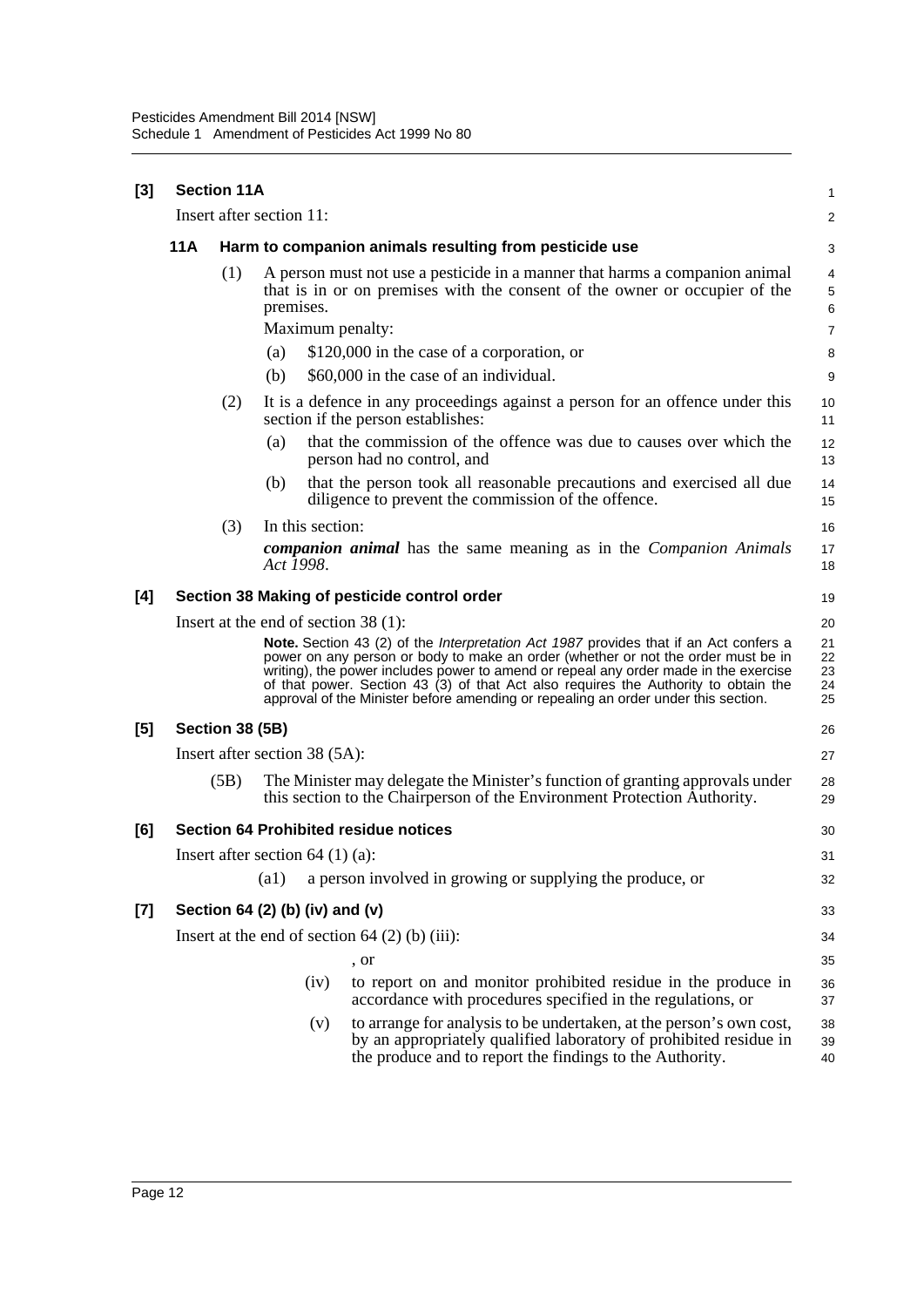| [8]  | <b>Section 65 Prohibited residue orders</b>     |                           |     |         |                                                                                                                                                                                                                                                                                      |                          |  |  |
|------|-------------------------------------------------|---------------------------|-----|---------|--------------------------------------------------------------------------------------------------------------------------------------------------------------------------------------------------------------------------------------------------------------------------------------|--------------------------|--|--|
|      | Insert at the end of section 65 $(2)$ (b) (iv): |                           |     |         |                                                                                                                                                                                                                                                                                      |                          |  |  |
|      |                                                 |                           |     |         | , or                                                                                                                                                                                                                                                                                 | 3                        |  |  |
|      |                                                 |                           |     | (v)     | to report on and monitor prohibited residue in the produce in<br>accordance with procedures specified in the regulations, or                                                                                                                                                         | 4<br>5                   |  |  |
|      |                                                 |                           |     | (vi)    | to arrange for analysis to be undertaken, at the person's own cost,<br>by an appropriately qualified laboratory of prohibited residue in<br>the produce and to report the findings to the Authority.                                                                                 | 6<br>$\overline{7}$<br>8 |  |  |
| [9]  |                                                 | Section 65 (4) (a)        |     |         |                                                                                                                                                                                                                                                                                      | 9                        |  |  |
|      | Omit the paragraph. Insert instead:             |                           |     |         |                                                                                                                                                                                                                                                                                      |                          |  |  |
|      |                                                 |                           | (a) |         | may be served on:                                                                                                                                                                                                                                                                    | 11                       |  |  |
|      |                                                 |                           |     | (i)     | the owner of the agricultural produce in relation to which it was<br>made, or                                                                                                                                                                                                        | 12<br>13                 |  |  |
|      |                                                 |                           |     | (ii)    | a person involved in growing or supplying the agricultural<br>produce in relation to which it was made, or                                                                                                                                                                           | 14<br>15                 |  |  |
|      |                                                 |                           |     | (iii)   | the occupier of any premises on which the produce is situated at<br>the time of service of the order, and                                                                                                                                                                            | 16<br>17                 |  |  |
| [10] |                                                 | <b>Section 110</b>        |     |         |                                                                                                                                                                                                                                                                                      | 18                       |  |  |
|      |                                                 | Insert after section 109: |     |         |                                                                                                                                                                                                                                                                                      | 19                       |  |  |
|      | 110                                             |                           |     |         | <b>Enforcement of undertakings</b>                                                                                                                                                                                                                                                   | 20                       |  |  |
|      |                                                 | (1)                       |     |         | The Environment Protection Authority may accept a written undertaking<br>given by a person for the purposes of this section in connection with a matter<br>in relation to which the Authority has a function under this Act.                                                         | 21<br>22<br>23           |  |  |
|      |                                                 | (2)                       |     |         | The person may withdraw or vary the undertaking at any time, but only with<br>the consent in writing of the Authority. The consent of the Authority is<br>required even if the undertaking purports to authorise withdrawal or variation<br>of the undertaking without that consent. | 24<br>25<br>26<br>27     |  |  |
|      |                                                 | (3)                       |     |         | The Authority may apply to the Land and Environment Court for an order<br>under subsection $(4)$ if the Authority considers that the person who gave the<br>undertaking has breached any of its terms.                                                                               | 28<br>29<br>30           |  |  |
|      |                                                 | (4)                       |     |         | The Court may make all or any of the following orders if it is satisfied that the<br>person has breached a term of the undertaking:                                                                                                                                                  | 31<br>32                 |  |  |
|      |                                                 |                           | (a) |         | an order directing the person to comply with that term of the<br>undertaking,                                                                                                                                                                                                        | 33<br>34                 |  |  |
|      |                                                 |                           | (b) | breach, | an order directing the person to pay to the State an amount not<br>exceeding the amount of any financial benefit that the person has<br>obtained directly or indirectly and that is reasonably attributable to the                                                                   | 35<br>36<br>37<br>38     |  |  |
|      |                                                 |                           | (c) |         | any order that the Court thinks appropriate directing the person to<br>compensate any other person who has suffered loss or damage as a<br>result of the breach,                                                                                                                     | 39<br>40<br>41           |  |  |
|      |                                                 |                           | (d) |         | an order suspending or revoking any licence held by the person,                                                                                                                                                                                                                      | 42                       |  |  |
|      |                                                 |                           | (e) |         | an order requiring the person to prevent, control, abate or mitigate any<br>actual or likely harm to the environment caused by the breach,                                                                                                                                           | 43<br>44                 |  |  |
|      |                                                 |                           |     |         |                                                                                                                                                                                                                                                                                      |                          |  |  |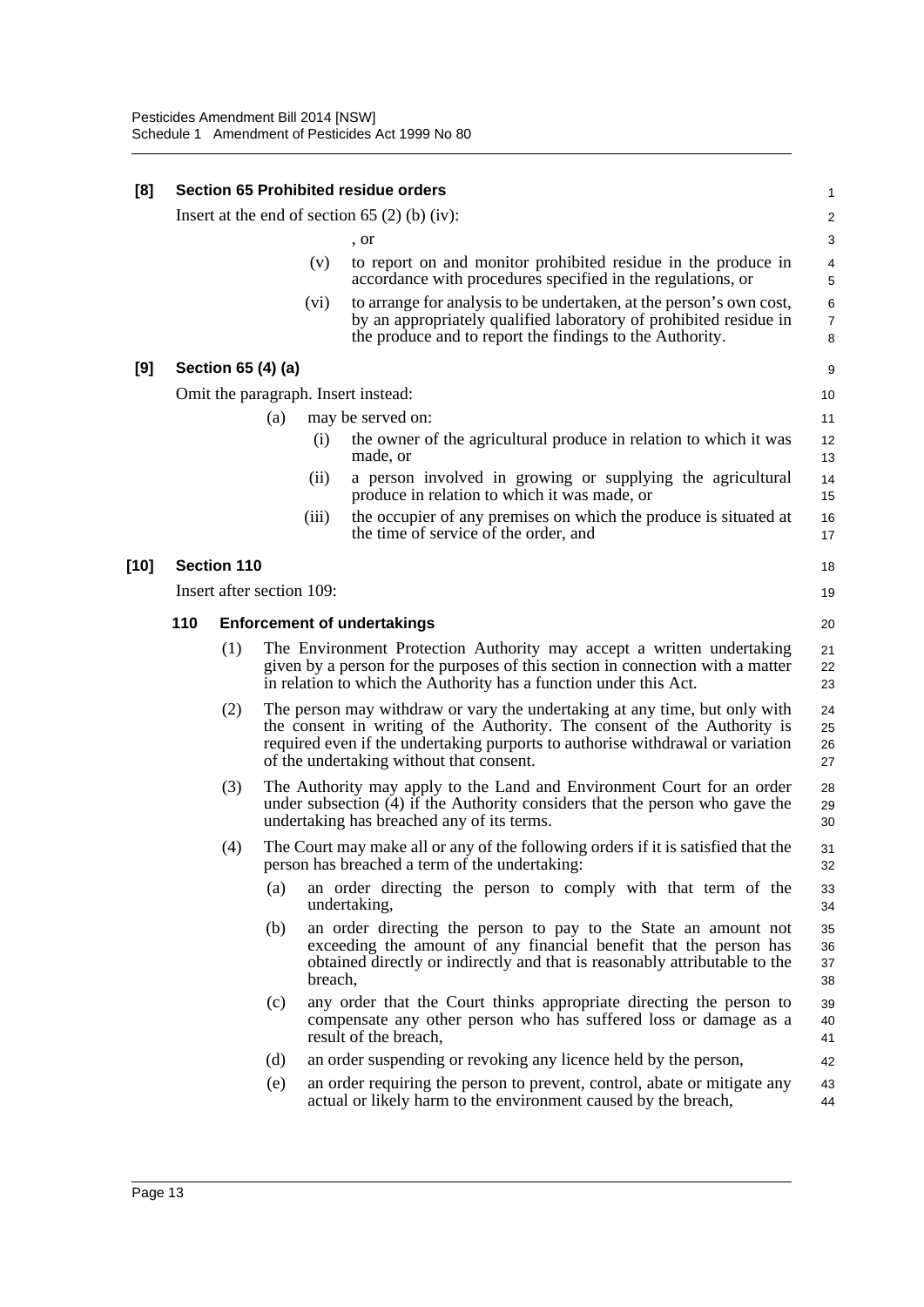|        | (f)                                    | an order requiring the person to make good any actual or likely harm to<br>the environment caused by the breach,                                                                            | 1<br>$\overline{\mathbf{c}}$ |  |  |  |
|--------|----------------------------------------|---------------------------------------------------------------------------------------------------------------------------------------------------------------------------------------------|------------------------------|--|--|--|
|        | (g)                                    | any other order the Court considers appropriate.                                                                                                                                            | 3                            |  |  |  |
| $[11]$ | <b>Section 119 Regulations</b>         |                                                                                                                                                                                             | 4                            |  |  |  |
|        | Insert after section 119 $(2)$ $(g)$ : |                                                                                                                                                                                             | 5                            |  |  |  |
|        | (g1)                                   | the analysis, reporting and monitoring of pesticide residues by growers<br>and suppliers of produce,                                                                                        | 6<br>$\overline{7}$          |  |  |  |
| 1.4    | <b>Statute law revision</b>            |                                                                                                                                                                                             | 8                            |  |  |  |
| [1]    | <b>Whole of Act</b>                    |                                                                                                                                                                                             | 9                            |  |  |  |
|        | points.                                | Renumber as paragraphs (a) and (b), respectively, the first and second dot points in each<br>provision of the Act that specifies the maximum penalty for an offence by reference to 2 dot   | 10<br>11<br>12               |  |  |  |
| [2]    | <b>Section 4 Definitions</b>           |                                                                                                                                                                                             | 13                           |  |  |  |
|        |                                        | Omit the definition of <i>Implementation Committee</i> from section 4 (1).                                                                                                                  | 14                           |  |  |  |
| $[3]$  |                                        | <b>Part 8 Pesticides Implementation Committee</b>                                                                                                                                           | 15                           |  |  |  |
|        | Omit the Part.                         |                                                                                                                                                                                             | 16                           |  |  |  |
| [4]    |                                        | Schedule 1 Members and procedure of Implementation Committee                                                                                                                                | 17                           |  |  |  |
|        | Omit the Schedule.                     |                                                                                                                                                                                             | 18                           |  |  |  |
| 1.5    |                                        | <b>Savings and transitional provisions</b>                                                                                                                                                  | 19                           |  |  |  |
| [1]    | Schedule 2, heading                    |                                                                                                                                                                                             | 20                           |  |  |  |
|        |                                        | Omit "and transitional". Insert instead ", transitional and other".                                                                                                                         | 21                           |  |  |  |
| [2]    | Schedule 2, clause 1 (1)               |                                                                                                                                                                                             | 22                           |  |  |  |
|        |                                        | Insert at the end of the subclause:                                                                                                                                                         | 23                           |  |  |  |
|        |                                        | any other Act that amends this Act                                                                                                                                                          | 24                           |  |  |  |
| $[3]$  | Schedule 2, clause 1 (2)               |                                                                                                                                                                                             | 25                           |  |  |  |
|        |                                        | Omit the subclause. Insert instead:                                                                                                                                                         | 26                           |  |  |  |
|        | (2)                                    | If the regulations so provide, any such provision may:                                                                                                                                      | 27                           |  |  |  |
|        | (a)                                    | have effect despite any specified provisions of this Act (including a<br>provision of this Schedule), and                                                                                   | 28<br>29                     |  |  |  |
|        | (b)                                    | take effect from the date of assent to the Act concerned or a later date.                                                                                                                   | 30                           |  |  |  |
| [4]    | Schedule 2, clause 1 (3)               |                                                                                                                                                                                             | 31                           |  |  |  |
|        |                                        | Omit "in the Gazette". Insert instead "on the NSW legislation website".                                                                                                                     | 32                           |  |  |  |
| $[5]$  | Schedule 2, clause 1 (4)               |                                                                                                                                                                                             |                              |  |  |  |
|        | Insert after clause $1(3)$ :           |                                                                                                                                                                                             |                              |  |  |  |
|        | (4)                                    | Regulations made for the purposes of this clause may make separate savings<br>and transitional provisions or amend this Schedule to consolidate the savings<br>and transitional provisions. | 35<br>36<br>37               |  |  |  |
|        |                                        |                                                                                                                                                                                             |                              |  |  |  |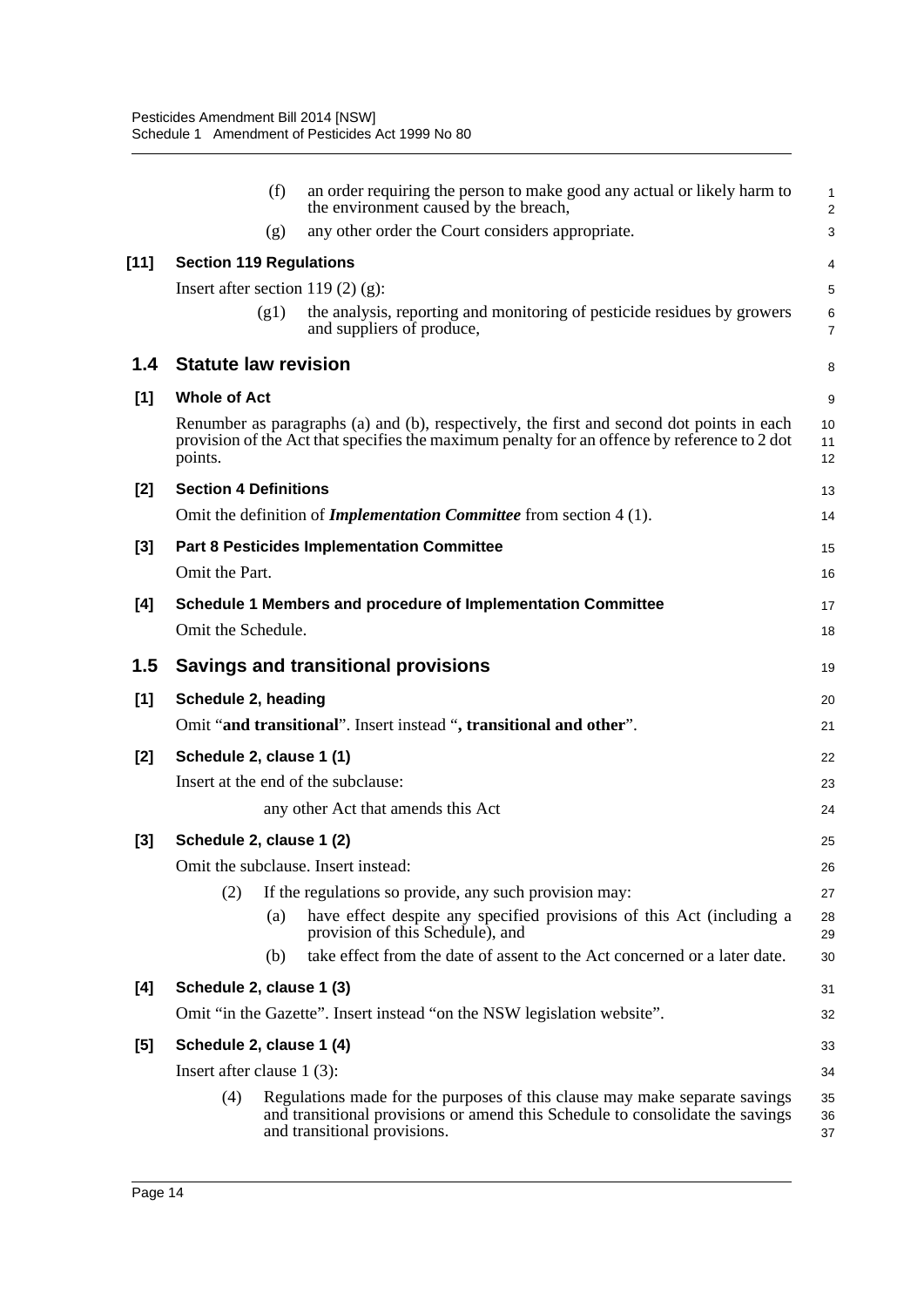| [6] | Schedule 2, Part 3 |                                                                                 |                                                                                                                                                                                                                                                                                                                                                                                                                                                                                                                                                              |                                              |  |  |  |  |
|-----|--------------------|---------------------------------------------------------------------------------|--------------------------------------------------------------------------------------------------------------------------------------------------------------------------------------------------------------------------------------------------------------------------------------------------------------------------------------------------------------------------------------------------------------------------------------------------------------------------------------------------------------------------------------------------------------|----------------------------------------------|--|--|--|--|
|     |                    | <b>Insert after Part 2:</b>                                                     |                                                                                                                                                                                                                                                                                                                                                                                                                                                                                                                                                              |                                              |  |  |  |  |
|     | Part 3             |                                                                                 | <b>Provisions consequent on enactment of Pesticides</b><br><b>Amendment Act 2014</b>                                                                                                                                                                                                                                                                                                                                                                                                                                                                         |                                              |  |  |  |  |
|     | 14                 |                                                                                 | <b>Definition</b>                                                                                                                                                                                                                                                                                                                                                                                                                                                                                                                                            |                                              |  |  |  |  |
|     |                    |                                                                                 | In this Part:                                                                                                                                                                                                                                                                                                                                                                                                                                                                                                                                                | 6                                            |  |  |  |  |
|     |                    |                                                                                 | <b>amending Act</b> means the <i>Pesticides Amendment Act 2014</i> .                                                                                                                                                                                                                                                                                                                                                                                                                                                                                         | $\boldsymbol{7}$                             |  |  |  |  |
|     | 15                 |                                                                                 | <b>Abolition of Pesticides Implementation Committee</b>                                                                                                                                                                                                                                                                                                                                                                                                                                                                                                      |                                              |  |  |  |  |
|     |                    | (1)                                                                             | The Pesticides Implementation Committee established by Part 8 of this Act is<br>abolished on the day on which that Part is repealed by the amending Act (the<br><i>abolition day</i> ).                                                                                                                                                                                                                                                                                                                                                                      | 9<br>10<br>11                                |  |  |  |  |
|     |                    | (2)                                                                             | A person who, immediately before the abolition day, held office as the<br>Chairperson or Deputy Chairperson, or as a member, of the Pesticides<br><b>Implementation Committee:</b>                                                                                                                                                                                                                                                                                                                                                                           | 12<br>13<br>14                               |  |  |  |  |
|     |                    |                                                                                 | ceases to hold that office on that day, and<br>(a)                                                                                                                                                                                                                                                                                                                                                                                                                                                                                                           | 15                                           |  |  |  |  |
|     |                    |                                                                                 | is not entitled to be paid any remuneration or compensation because of<br>(b)<br>ceasing to hold that office.                                                                                                                                                                                                                                                                                                                                                                                                                                                | 16<br>17                                     |  |  |  |  |
|     |                    | (3)                                                                             | Nothing in this clause prevents the Minister from convening one or more<br>committees (including committees constituted with former members of the<br>Pesticides Implementation Committee) to advise the Minister in relation to<br>matters arising under this Act.                                                                                                                                                                                                                                                                                          | 18<br>19<br>20<br>21                         |  |  |  |  |
|     | 16                 |                                                                                 | <b>Enforcement of undertakings</b>                                                                                                                                                                                                                                                                                                                                                                                                                                                                                                                           |                                              |  |  |  |  |
|     |                    |                                                                                 | Section 110 (3) and (4), as inserted by the amending Act, apply in relation to<br>the enforcement of undertakings given on or after the commencement of those<br>provisions.                                                                                                                                                                                                                                                                                                                                                                                 | 23<br>24<br>25                               |  |  |  |  |
|     | 17                 | Transfer of information from WorkCover concerning certificates of<br>competency |                                                                                                                                                                                                                                                                                                                                                                                                                                                                                                                                                              |                                              |  |  |  |  |
|     |                    |                                                                                 | The WorkCover Authority may, despite section 271 of the Work Health and<br>Safety Act 2011, provide such information and documents as it has obtained in<br>connection with the exercise of its powers or functions under Part 9.1 of the<br>former Occupational Health and Safety Regulation 2001 (as continued in<br>force by clause 65 of Schedule 18B to the Work Health and Safety<br>Regulation 2011) as the Environment Protection Authority may require to<br>assist the Authority to establish and maintain the licensing system under this<br>Act. | 28<br>29<br>30<br>31<br>32<br>33<br>34<br>35 |  |  |  |  |
|     | 18                 |                                                                                 | Specifying day on which clause 65 of Schedule 18B to Work Health and Safety<br>Regulation 2011 ceases to have effect                                                                                                                                                                                                                                                                                                                                                                                                                                         | 36<br>37                                     |  |  |  |  |
|     |                    |                                                                                 | The regulations may declare the day on which clause 65 of Schedule 18B to<br>the Work Health and Safety Regulation 2011 ceases to apply in relation to the<br>application of pesticides and the use of fumigants.                                                                                                                                                                                                                                                                                                                                            | 38<br>39<br>40                               |  |  |  |  |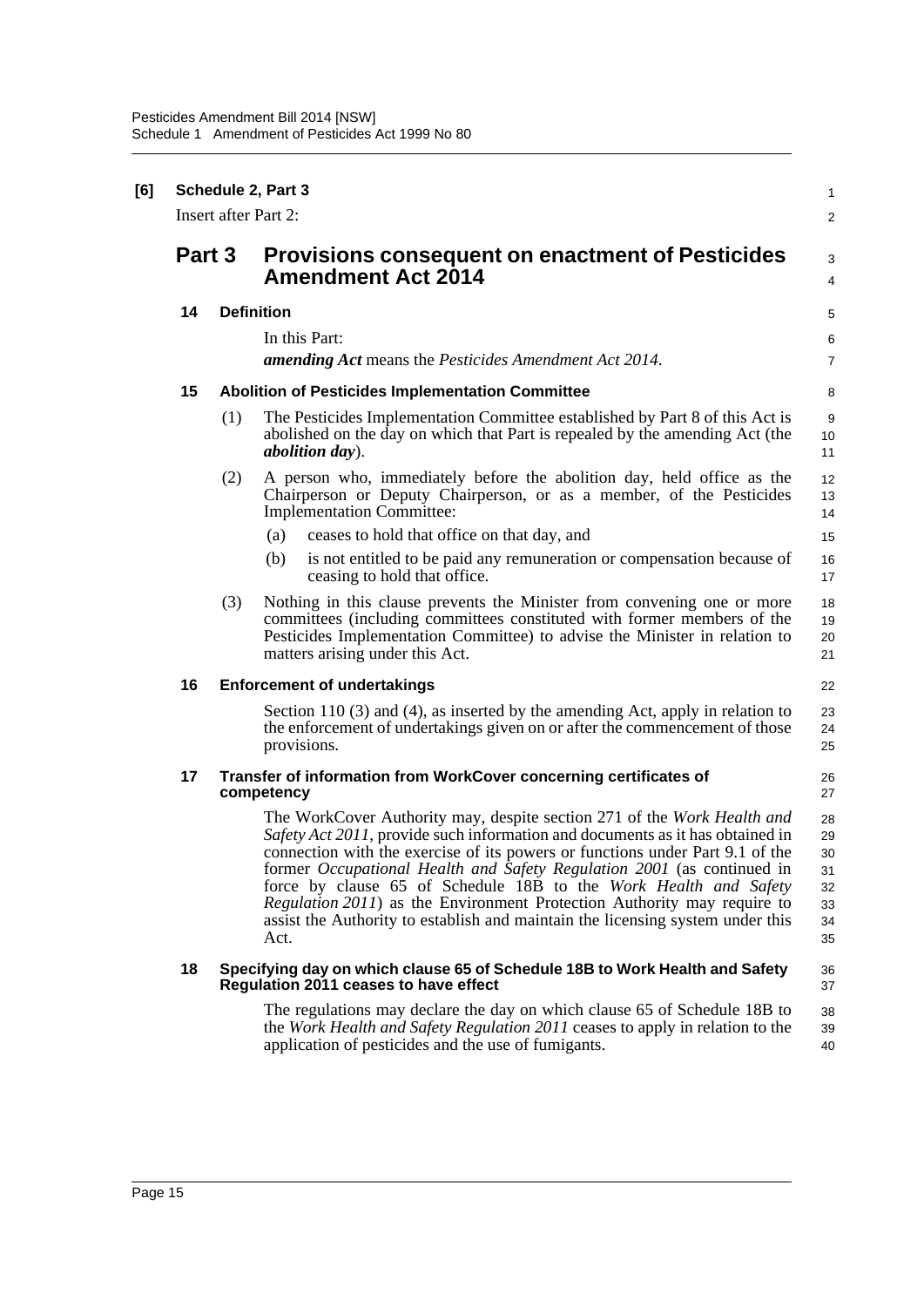#### **19 Conversion of certificates of competency into restricted pesticide authorisations**

- (1) For the purposes of this clause, an *existing certificate of competency* means:
	- (a) a certificate of competency in force under this Act immediately before the day on which Schedule 1.1 [1] to the amending Act commences (the *conversion day*), and

- (b) a certificate of competency that had been suspended (but not revoked) immediately before the conversion day.
- (2) Subject to subclause (3), an existing certificate of competency has effect for the unexpired balance of its period of duration as if it were a restricted pesticide authorisation granted under this Act on or after the conversion day, and may be renewed, varied, revoked or suspended accordingly.
- (3) Any period of suspension of an existing certificate of competency in force immediately before the conversion day continues in force until the day it would have expired if the amending Act had not been enacted, unless sooner varied or rescinded. 13 14 15 16
- (4) An application for a certificate of competency made (but not determined) before the conversion day may be determined by the Environment Protection Authority on or after the conversion day as if it were an application for a restricted pesticide authorisation. 17 18 19 20
- (5) Any application under section 62 (whether made before, on or after the conversion day) for an administrative review under the *Administrative Decisions Review Act 1997* of a decision concerning a certificate of competency may be dealt with under this Act on or after that day as if it were an application for the administrative review of a decision concerning a restricted pesticide authorisation. 21 22 23 24 25 26